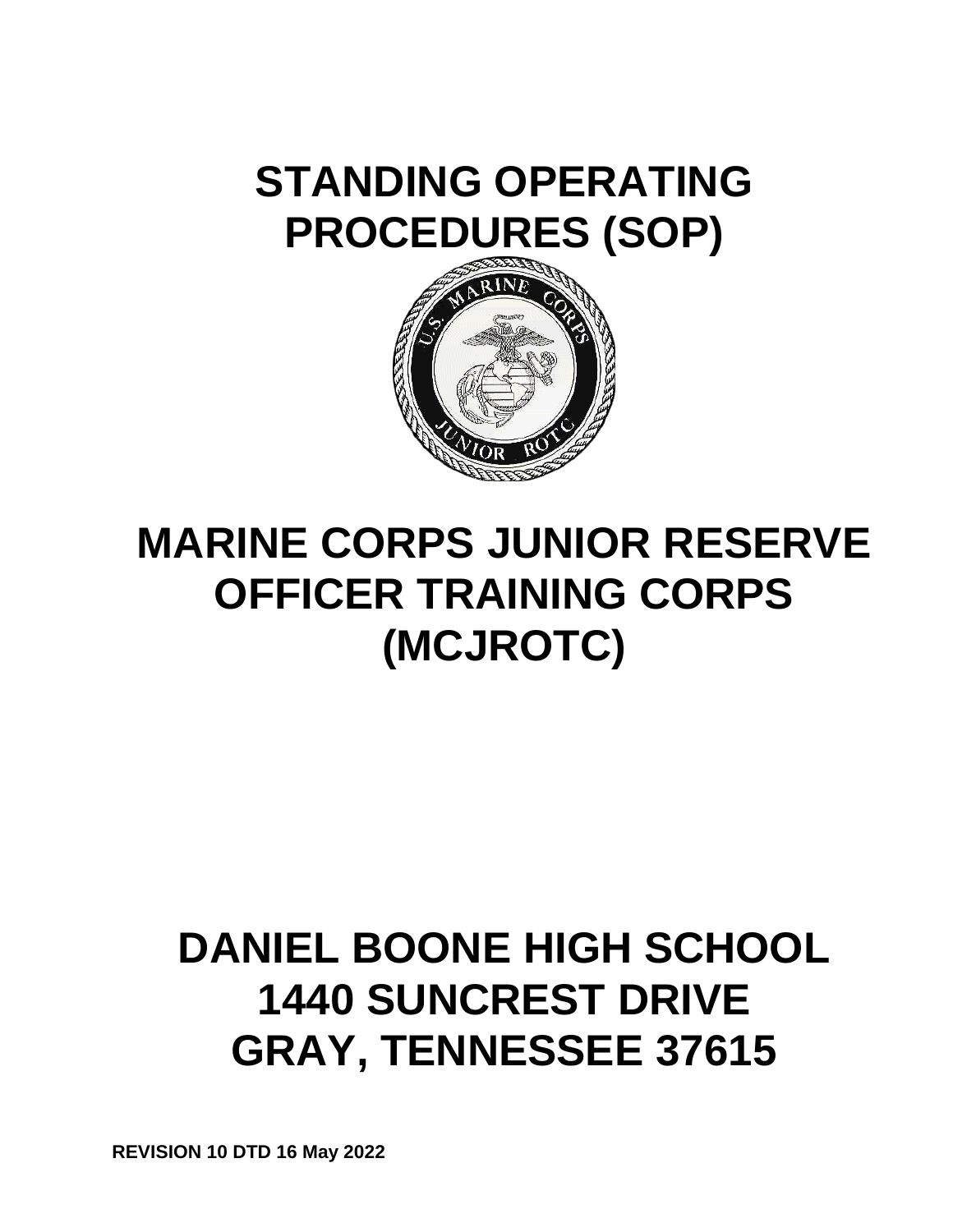#### **DANIEL BOONE HIGH SCHOOL MCJROTC ORDER P1533.1J**

From: Senior Marine Instructor

- To: Daniel Boone High School MCJROTC Cadets
- Subj: DANIEL BOONE HIGH SCHOOL MCJROTC STANDING OPERATING PROCEDURES (SHORT TITLE: MCJROTC SOP)
- Ref: (a) MCO P1533.6
	- (b) MCM
	- (c) Daniel Boone High School Student Handbook

1. Purpose. To publish policies and procedures governing the operation of the Daniel Boone High School MCJROTC unit.

2. Cancellation. DBHSO P1533.1I

3. Action. The procedures established in this manual are applicable to all cadets of the Daniel Boone High School MCJROTC unit. Where conflict exists, those rules and regulations outlined in reference (c) take precedence.

4. Recommendations. Recommendations for changes to this manual are invited and should be submitted through the chain of command.

5. Certification. Reviewed and approved this date.

blance, W. Presis

 Steve M. Sessis Major, USMC (Ret)

Approved:

Jim Campbell

Timothy Campbell Principal, Daniel Boone High School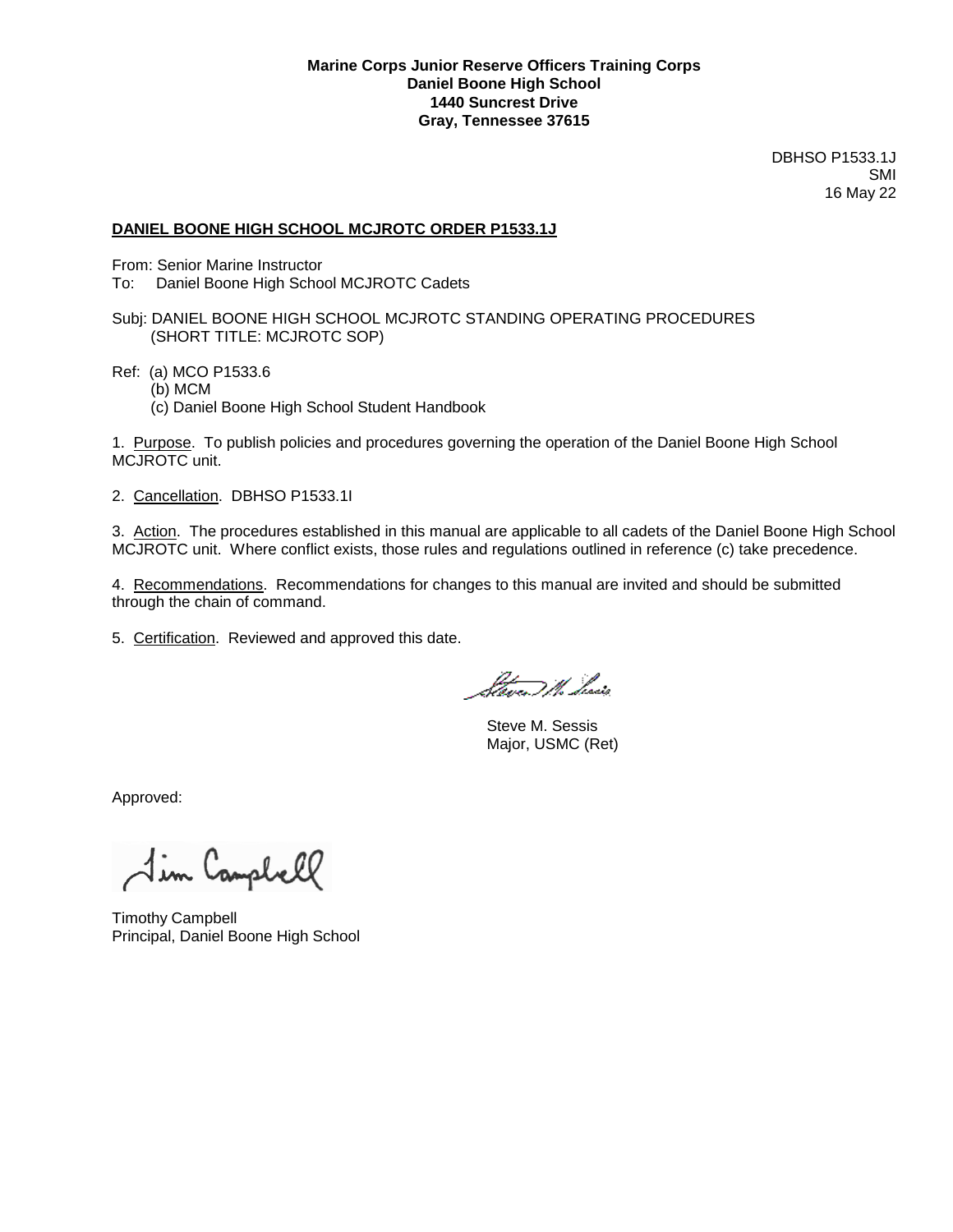# **CONTENTS**

| <b>Chapter</b> | Paragraph | <b>Title</b>                        | Page    |
|----------------|-----------|-------------------------------------|---------|
| 1              |           | <b>THE MCJROTC PROGRAM</b>          |         |
|                | 1000      | Authorization                       | 1-1     |
|                | 1001      | <b>Program Goals and Objectives</b> | 1-1     |
|                | 1002      | <b>Enrollment Requirements</b>      | 1-1     |
|                | 1003      | <b>Program Benefits</b>             | 1-1     |
|                | 1004      | <b>Curriculum</b>                   | $1 - 2$ |
|                | 1005      | <b>Weekly Class Routine</b>         | $1 - 2$ |
|                | 1006      | <b>Monthly Schedule</b>             | $1 - 2$ |
|                | 1007      | <b>Grooming Standards</b>           | $1 - 2$ |
|                | 1008      | <b>Uniform Day</b>                  | $1 - 2$ |
|                | 1009      | <b>Cadet Service Record Book</b>    | $1 - 3$ |
|                | 1010      | <b>Probation</b>                    | $1 - 3$ |
| $\mathbf{2}$   |           | <b>ORGANIZATION</b>                 |         |
|                | 2000      | General                             | $2 - 1$ |
|                | 2001      | <b>Battalion Staff</b>              | $2 - 1$ |
|                | 2002      | <b>Company Organization</b>         | $2 - 1$ |
|                | 2003      | <b>Platoon Organization</b>         | $2 - 1$ |
|                | 2004      | <b>Billets and Responsibilities</b> | $2 - 1$ |
|                | 2005      | <b>Chain of Command</b>             | $2 - 3$ |
|                | 2006      | <b>Drill Teams</b>                  | $2 - 3$ |
|                | 2007      | <b>Color Guard</b>                  | $2 - 3$ |
|                | 2008      | <b>Marksmanship Team</b>            | $2 - 3$ |
|                | 2009      | <b>Orienteering Team</b>            | $2 - 3$ |
|                | 2010      | <b>Academic Team</b>                | $2 - 3$ |
|                | 2011      | <b>Physical Training Team</b>       | $2 - 3$ |
| 3              |           | <b>PROMOTIONS</b>                   |         |
|                | 3000      | Overview                            | $3 - 1$ |
|                | 3001      | <b>Objectives</b>                   | 3-1     |
|                | 3002      | <b>Grade Structure</b>              | 3-1     |
|                | 3003      | <b>Performance Evaluation</b>       | $3 - 2$ |
|                | 3004      | <b>Promotions</b>                   | $3 - 2$ |
|                | 3005      | <b>Promotion Criteria</b>           | $3 - 2$ |
|                | 3006      | <b>Meritorious Promotion</b>        | $3 - 2$ |
|                | 3007      | <b>Promotion Boards</b>             | $3 - 2$ |
| 4              |           | <b>DISCIPLINE</b>                   |         |
|                | 4000      | <b>General</b>                      | 4-1     |
|                | 4001      | <b>Classroom Discipline</b>         | $4 - 1$ |
|                | 4002      | <b>Military Etiquette</b>           | $4 - 1$ |
| 5              |           | <b>PROGRAM ADMINISTRATION</b>       |         |
|                | 5000      | Philosophy                          | $5 - 1$ |
|                | 5001      | <b>MCJROTC Spaces</b>               | $5 - 1$ |
|                | 5002      | Grading                             | $5 - 1$ |
|                | 5003      | <b>Marksmanship Training</b>        | $5 - 2$ |
|                | 5004      | <b>Extra Credit</b>                 | $5-2$   |
|                | 5005      | <b>Field Trips</b>                  | $5-2$   |

i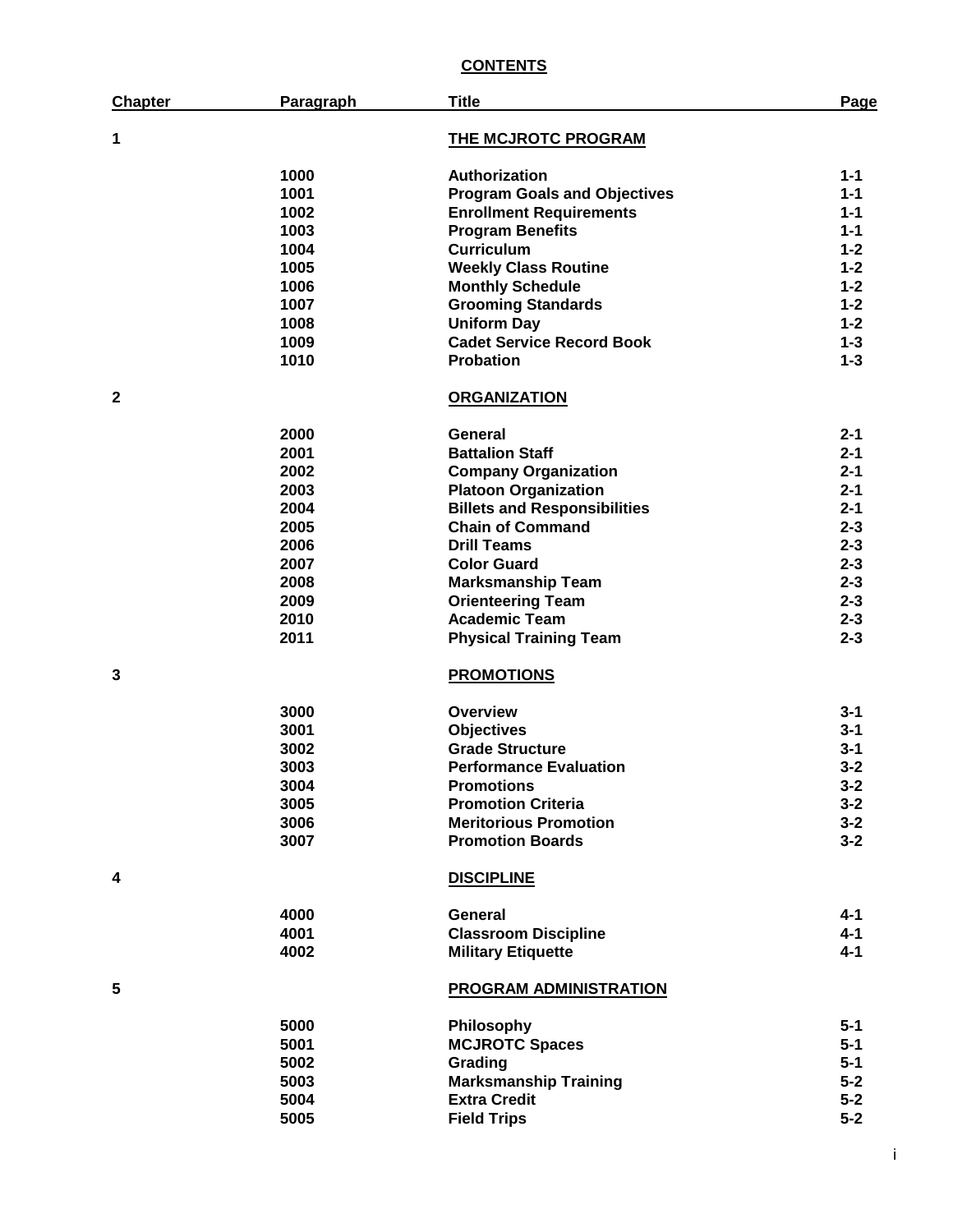# **6 UNIFORMS**

|                   | 6000 | <b>General</b>                                | $6 - 1$ |
|-------------------|------|-----------------------------------------------|---------|
|                   | 6001 | <b>Uniform Cleaning</b>                       | $6-1$   |
|                   | 6002 | <b>Clothing Issue Forms</b>                   | $6 - 1$ |
|                   | 6003 | <b>Uniform Tailoring</b>                      | $6 - 1$ |
| $\overline{7}$    |      | <b>CADET OFFICER/SNCO GUIDELINES</b>          |         |
|                   | 7000 | General                                       | $7-1$   |
|                   | 7001 | <b>Selection</b>                              | $7 - 1$ |
|                   | 7002 | <b>Tour of Duty</b>                           | $7 - 1$ |
|                   | 7003 | <b>Responsibilities of Leadership</b>         | $7 - 1$ |
| <b>APPENDIX A</b> |      | <b>Cadet Uniform and Grooming Regulations</b> | $A-1$   |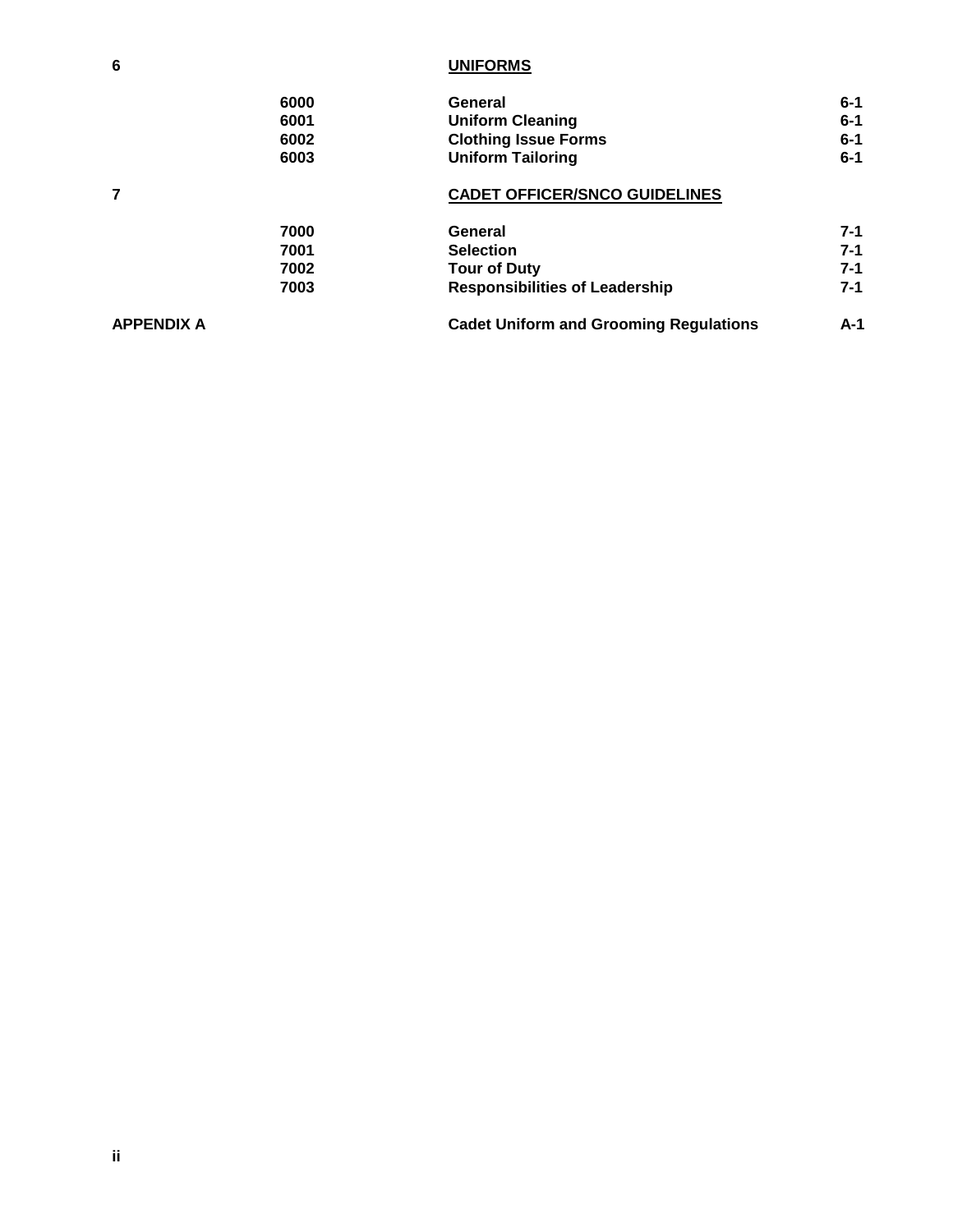# **THE MCJROTC PROGRAM**

1000. **AUTHORIZATION**. The Marine Corps Junior Reserve Officer Training Corps (MCJROTC) Program was established in 1964 under authority of Public Law passed by the U.S. Congress and contained in Title 10, United States Code, Chapter 102, Section 2031. The program went into high schools in 1966 and into Daniel Boone High School in 1972. The program is administered by the Commanding General, Marine Corps Training and Education Command (TECOM), Quantico, Virginia.

1001. **PROGRAM GOALS AND OBJECTIVES**. The goals of the MCJROTC program are to provide an opportunity for secondary school students to learn about the basic elements and requirements for National Security as well as their personal obligations as American citizens. The MCJROTC program seeks to achieve the following:

- Teach respect for proper authority.
- Develop informed and responsible citizens.
- Strengthen character.
- Promote an understanding of the basics elements and requirements for national security.
- Help form habits of self-discipline, self-confidence, self-esteem, responsibility and accountability.
- Develop respect for and an understanding of the need for constituted authority in a democratic society.
- Help develop leadership and management skills.

1002**. ENROLLMENT REQUIREMENTS**. To be eligible for enrollment and continuation in the MCJROTC program, a student must:

- Be a citizen of the United States or a U.S. National.
- Be enrolled in and attending Daniel Boone High School.
- Be of good moral character as determined by the Principal and Senior Marine Instructor.
- Be qualified to participate fully in the school's physical education program.
- Comply with the grooming standards and rules as set forth in this chapter.

1003. **PROGRAM BENEFITS**. The greatest benefit to be gained from the MCJROTC Program is growth and development into better informed and more responsible citizens. Other program benefits include the opportunity to develop and exercise leadership and management skills which are an essential element for success in life and advancement in a chosen field or profession. Another benefit is the Advanced Pay Grade Enlistment in the Armed Forces. Enlistment benefits include the following:

 Cadets earning a three year completion certificate, with an accompanying letter of recommendation from the Senior Marine Instructor, are entitled to promotion to Pay Grade E-3 in either the United States Army, Navy, Air Force or E-2 in the Marine Corps upon completion of recruit/basic training.

 Cadets earning a Two Year Completion Certificate, with an accompanying letter of recommendation from the Senior Marine Instructor, are entitled to promotion to Pay Grade E-2 in any of the U.S. Armed Services upon completion of recruit/basic training.

1. **SERVICE ACADEMY NOMINATION.** Cadets who successfully complete the MCJROTC Program may compete for nomination and appointment to the U.S. Naval Academy (Annapolis, Maryland), U.S. Military Academy (West Point, New York), and the U.S. Air Force Academy (Colorado Springs, Colorado) under the Honor School/MCJROTC quota. Interested cadets should contact the Superintendent (Candidate Guidance Officer) of the respective academy(ies), in the spring of their junior year to request an application.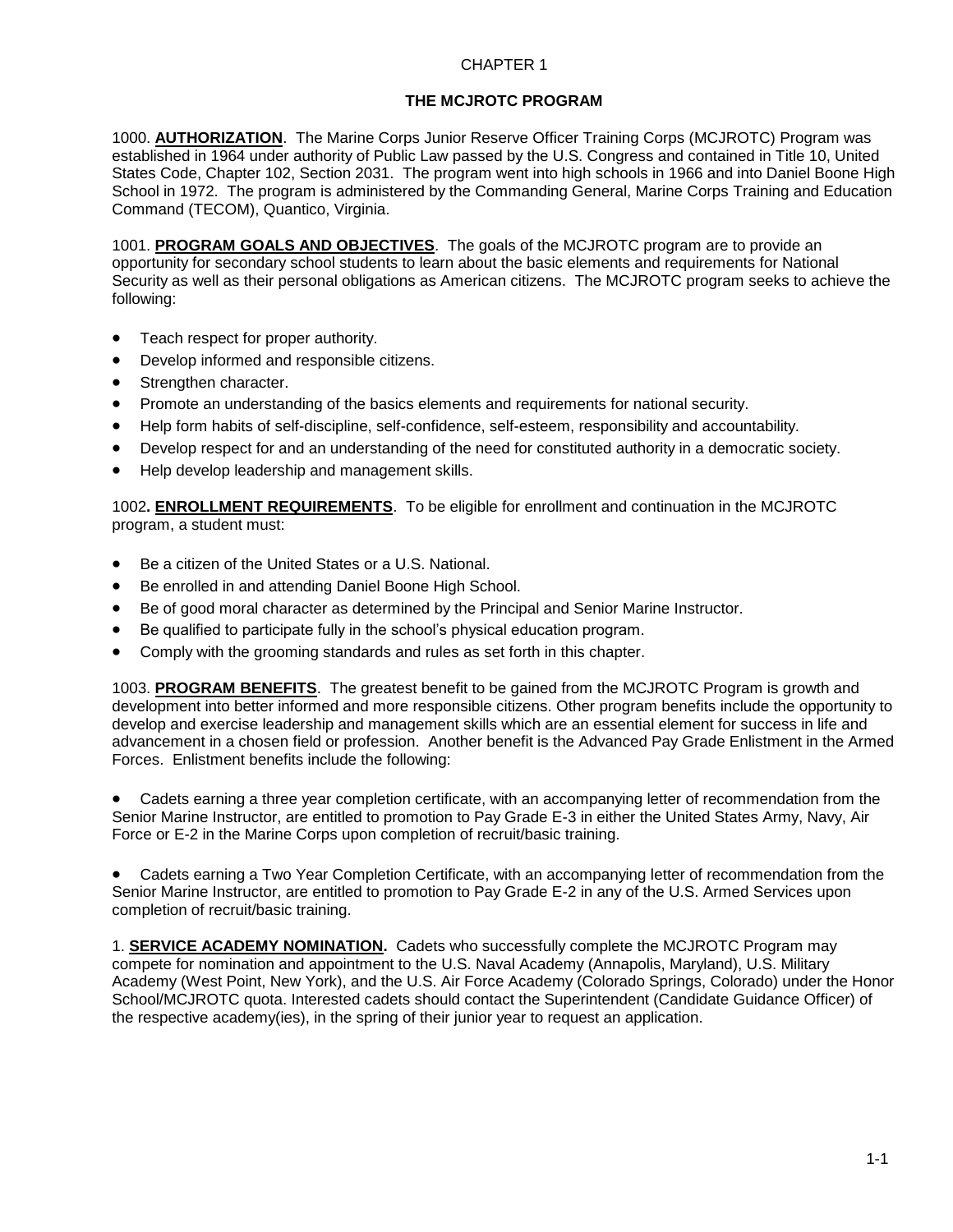2. **MCJROTC COLLEGE SCHOLARSHIP**. Participation in MCJROTC supports applications for a full college ROTC scholarship, especially by showing continuing interest in the military. Those cadets completing three years in the MCJROTC program and who have demonstrated above average traits of leadership and military bearing may be nominated for a 4 year ROTC scholarship by the Senior Marine Instructor. Eligible MCJROTC cadets who are nominated by the SMI will be considered by the national NROTC board.

3. **ROTC COLLEGE SCHOLARSHIPS**. The military services offer full tuition, books, fees, uniforms, a stipend, and in some cases full room and board to cadets who have the academic and leadership credentials to earn an ROTC college scholarship. The SMI will provide assistance, information, and letters of recommendation to deserving cadets who are interested in these programs.

1004. **CURRICULUM**. MCJROTC is an elective course with one credit earned toward graduation for each full course completed. The curriculum currently provides for the following course offerings:

| MCJROTC I           | - Introductory course for all 1st year cadets                |
|---------------------|--------------------------------------------------------------|
| MCJROTC II          | - 2nd year MCJROTC program                                   |
| MCJROTC III/IV      | - Junior/senior cadet course                                 |
| 1st Year Drill Team | - Open to all cadets who are joining the drill team          |
| Varsity Drill Team  | - Available to cadets who have completed 1st year drill team |

1005. **WEEKLY CLASS ROUTINE**. The following is the normal weekly routine. It may occasionally be modified.

| Tuesday Classroom Instruction/Drill  |
|--------------------------------------|
| Wednesday Uniform Inspection/Drill   |
| Thursday Classroom Instruction/Drill |
| Friday Physical Training             |

1006. **MONTHLY SCHEDULE**. A monthly schedule is published to inform cadets of unit activities. At a minimum, the schedule will include notices of team practices, upcoming activities (games, color guards, drill meets, rifle team matches), uniform of the week assignments, and time and place of activities/meetings). Input from the cadet battalion and instructor staff will be collected at the weekly Staff Meeting and published. The schedule will be prepared, updated, and posted on the cadet bulletin boards in the MCJROTC classrooms.

1007. **GROOMING STANDARDS**. The MCJROTC program has a proud tradition of setting high standards of dress, demeanor, ethics, and personal conduct. Cadets will be expected to maintain those standards at all times. Appendix A to this order provides detailed guidance as to the established grooming standards for cadets.

1008. **UNIFORM DAY**. The MCJROTC uniform will be worn one day each week (normally Wednesday). The training schedule will designate the appropriate uniform for all cadets. **Cadets will wear the complete uniform throughout the academic day** unless expressly excused beforehand by the SMI/MI for courses such as Vocational classes and Physical Education. Failure to comply with uniform regulations will result in the cadet receiving a grade of zero (0) for that uniform day. **Cadets who are absent on uniform day will wear the uniform on the FIRST DAY they return to school.**

1. The Marine Corps uniform is the distinctive dress of a proud and honorable profession. The wearing of the uniform should likewise be a matter of pride in self, in school, in community, and in country. The uniform shall be kept clean, well tailored, and shall be worn as a complete uniform**. The mixing of civilian clothes and uniform items is expressly forbidden with one exception: cadets are authorized to wears civilian coats or jackets during periods of cold or inclement weather.** Cadets leaving the MCJROTC program at the end of the school year due to graduation, transfer, or for any other reason will return their uniforms in a clean, serviceable condition. Cadets who outgrow their uniforms should see the SMI/MI for a uniform exchange.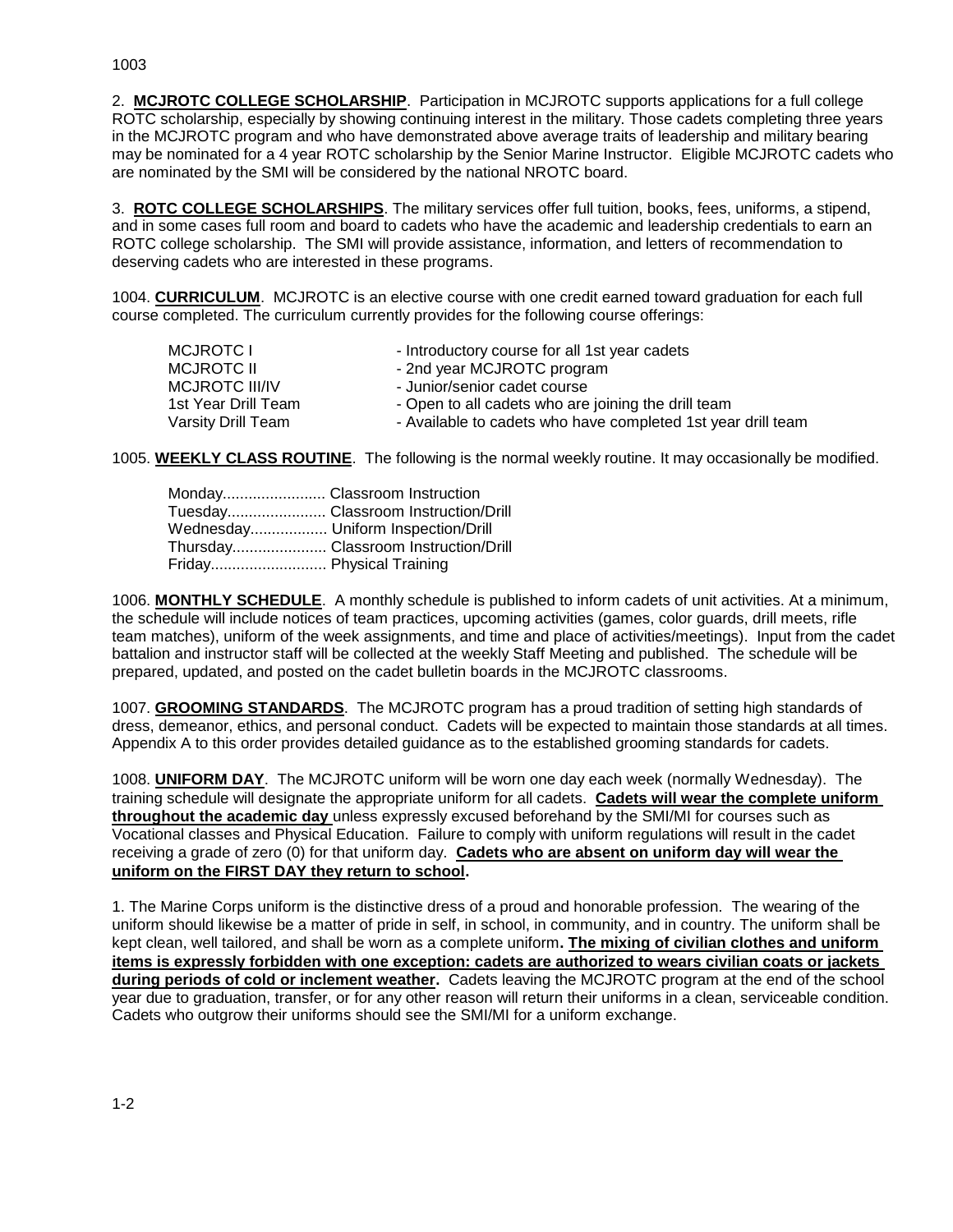2. Cadets will be inspected in the designated uniform. The uniform grade constitutes a significant percentage of the nine-week and semester grade. To help improve the chances of maximizing an inspection grade, every cadet should review Appendix A to this order.

1009. **CADET SERVICE RECORD BOOK (SRB).** A Cadet SRB is maintained on each cadet while he or she is enrolled in MCJROTC. The Adjutant is charged with keeping SRBs current by entering promotions, awards, assignments, and other pertinent data onto each record as it occurs. The Adjutant is responsible to the Senior Marine Instructor for reviewing these records periodically (at a minimum, once each nine week grading period) to ensure that they are properly maintained.

1010. **PROBATION.** The Daniel Boone High School MCJROTC is a voluntary program designed to provide willing students the opportunity to excel in such areas as leadership, management, military skills, and competition in arms. It is not a program without demands and expectations nor is it a disciplinary program to correct unacceptable student behavior. Cadets are expected and required to comply with those directives that govern the MCJROTC, the cadet regulations, and the school policies as expressed in the Student Handbook. The SMI is authorized to place on probation any cadet who has academic deficiencies, repeatedly fails to maintain standards of grooming or wearing of the uniform, or who fails to meet established standards of conduct.

1. Cadets placed on probation will be so notified in writing by the SMI, with a copy of the letter forwarded to parents/guardian and the school's principal.

2. An established improvement in academic performance and/or compliance with those rules and regulations governing cadet behavior will be grounds for removal of the probationary status and return to full participation in the program. Cadets who fail to correct those deficiencies that caused placement in the probationary status can, upon the recommendation of the SMI and approval by the principal, be disenrolled from the MCJROTC program.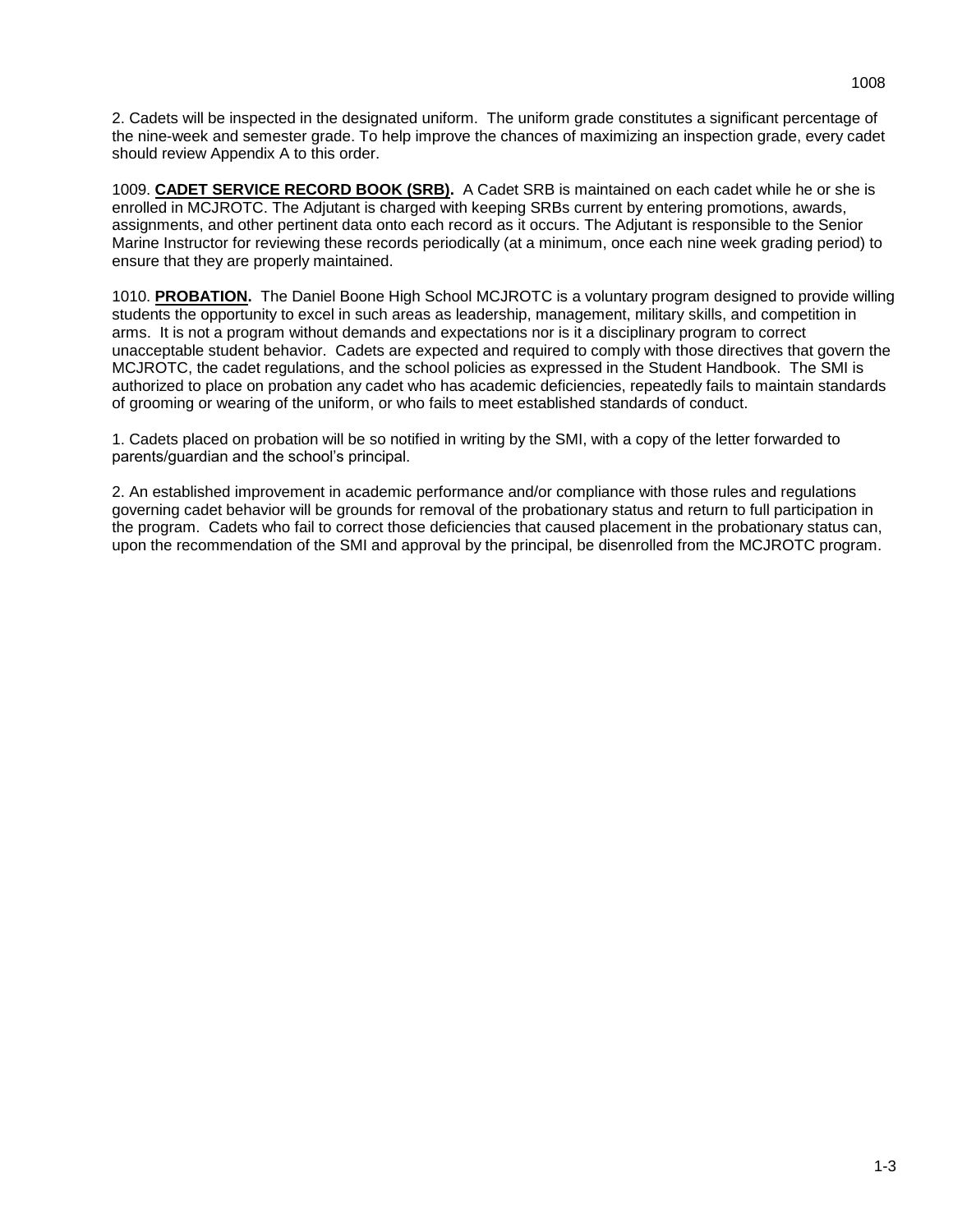#### **ORGANIZATION**

2000. **GENERAL.** The Marine Corps Junior Reserve Officer Training Corps at Daniel Boone High School will be organized along traditional battalion lines with a headquarters element and 2 or more line companies. Company organization includes two or three platoons of two to three squads each.

2001. **BATTALION STAFF.** The Battalion Commander is charged with the welfare and training of the battalion. To accomplish this task, the Battalion Staff assists the Commanding Officer by assuming responsibility for specific staff functions. The Daniel Boone High School MCJROTC staff is structured as follows:

| Major                      |
|----------------------------|
| Captain                    |
| Sergeant Major             |
| Sergeant                   |
| 1 <sup>st</sup> Lieutenant |
| Captain                    |
| <b>Gunnery Sergeant</b>    |
| 1 <sup>st</sup> Lieutenant |
| 2 <sup>nd</sup> Lieutenant |
| <b>Gunnery Sergeant</b>    |
| <b>Staff Sergeant</b>      |
|                            |

2002. **COMPANY ORGANIZATION**. The Battalion will be comprised of two or more companies. Company staffs will be organized as follows:

| Company Commander        | Captain                    |
|--------------------------|----------------------------|
| Executive Officer        | 1 <sup>st</sup> Lieutenant |
| 1 <sup>st</sup> Sergeant | 1 <sup>st</sup> Sergeant   |
| Company Gunnery Sergeant | <b>Gunnery Sergeant</b>    |

2003. **PLATOON ORGANIZATION**. There will be two to three platoons in each company. Platoons will be organized as follows:

| <b>Platoon Commander</b> | 2 <sup>nd</sup> Lieutenant |
|--------------------------|----------------------------|
| <b>Platoon Sergeant</b>  | <b>Staff Sergeant</b>      |
| Squad Leader (X2 or X3)  | Sergeant                   |

2004. **BILLET DUTIES AND RESPONSIBILITIES.** Basic duties and responsibilities for assigned cadet billets are outlined on the following pages. Each cadet is expected to seek out responsibility and perform those tasks that will make his/her particular billet function efficiently. The primary responsibility of leadership for each cadet officer, staff noncommissioned officer, and noncommissioned officer is to set the highest standards for performance possible in all fields of endeavor.

1. **ALL CADETS**. Each Daniel Boone High School cadet is responsible for conducting himself/herself, at all times, in a manner which reflects credit upon himself/herself, the MCJROTC unit, the school, and the community. Since we wear uniforms once a week, our actions also reflect on the U.S. Marine Corps. Whether in uniform or not, cadets are responsible for maintaining the highest standards of conduct and appearance, for abiding by the rules and regulations of both unit and school, and for carrying out instructions and orders to the best of his/her ability.

2. **CADET OFFICERS AND STAFF NONCOMMISSIONED OFFICERS (SNCO)**. Cadets are promoted and selected for billet assignment based on demonstrated performance and academic excellence. Continued enthusiasm, active support of and participation in the MCJROTC program, a positive attitude, and demonstrated leadership skills are required of the cadet in order for appointment to a leadership position. Cadet Officers and SNCOs are expected to set the example for their subordinates. Extra effort and time will be required of these billets. Cadets whose performance of duties is not of a satisfactory nature may be relieved of their billets.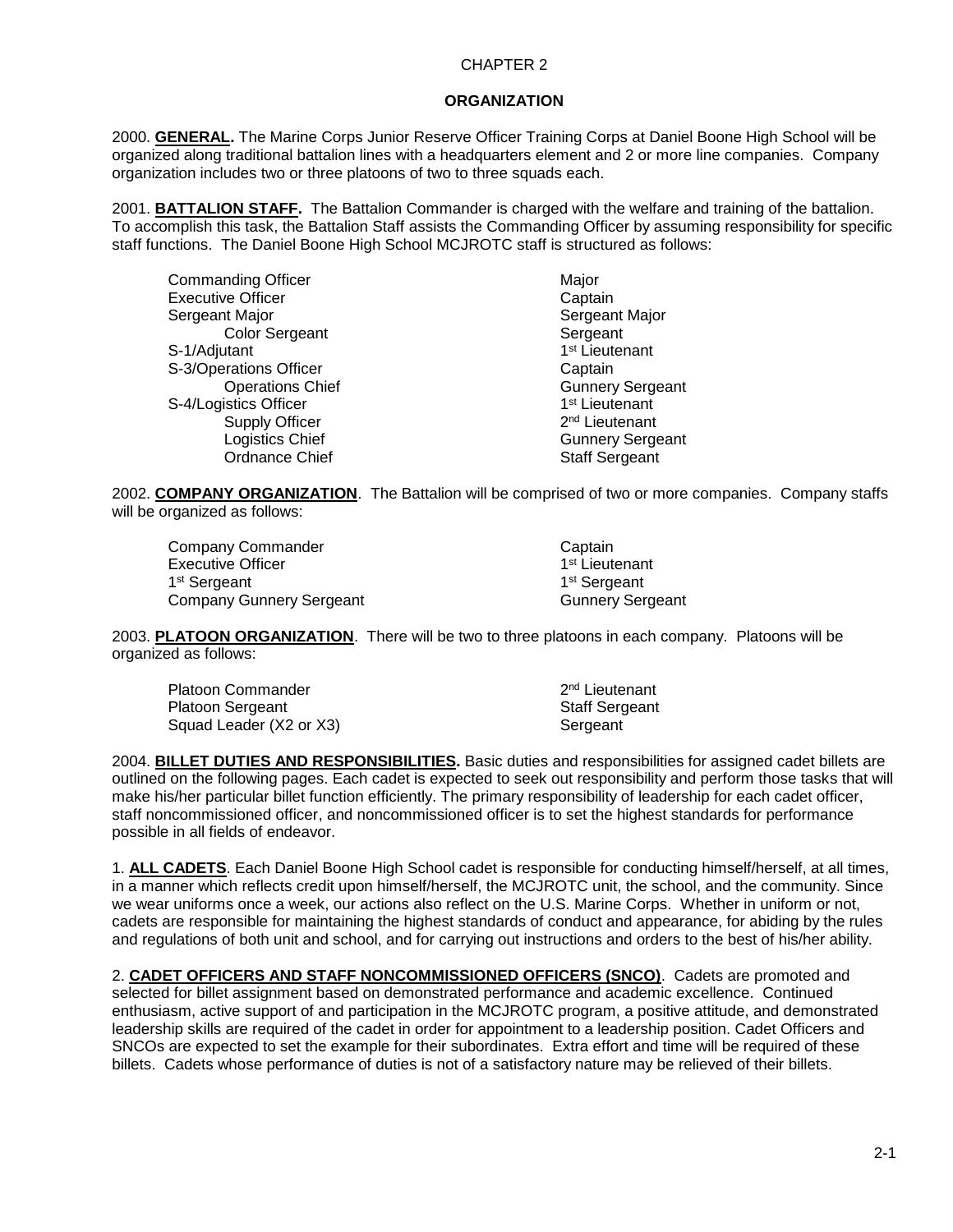3. **COMMANDING OFFICER (CO).** The CO is responsible for everything the Battalion does or fails to do. He/she is held accountable for the training, efficiency, discipline, administration, and welfare of the battalion.

4. **EXECUTIVE OFFICER (XO).** The XO is 2nd in command of the Battalion. He/she will perform such duties as are assigned by the CO and will serve as the coordinator of Battalion staff activities. The XO will keep abreast of all activities of the Battalion and assume command in the absence of the CO.

5. **SERGEANT MAJOR**. The Sergeant Major is the senior enlisted member of the battalion. He/she reports directly to the Commanding Officer, keeping him/her advised on matters pertaining to the discipline, conduct, and morale of the battalion.

6. **COLOR SERGEANT**. The Color Sergeant is responsible for the training and assignment of cadets who participate in color guard commitments. The Color Sergeant also ensures the school's national ensign is raised and lowered each school day.

7. **S-1/ADJUTANT**. The Adjutant exercises staff cognizance over personnel activities, correspondence, command chronology activities, and other administrative areas not specifically tasked to other staff officers.

8. **S-3/OPERATIONS OFFICER.** The S-3 has cognizance over matters pertaining to the organization and training of the battalion. Specifically, the S-3:

- Prepares and published the monthly training schedules.
- Plans and coordinates inspections and tests.
- Schedules, assigns, and monitors ceremonial commitments.
- Develops Plans of Action and Milestones (POA&Ms) for training events.

9. **OPERATIONS CHIEF**. The Operations Chief assists the S-3 by performing such duties as may be assigned in the organization and training of the battalion.

10. **S-4/LOGISTICS OFFICER**. The S-4 exercises responsibility for logistics, supply, and maintenance management activities of the battalion. Specifically, the S-4:

- Plans, coordinates, and supervises the storage, issue and recovery of all supplies, ordnance, and equipment.

- Monitors and accounts for all equipment custody records (ECRs) - Budgets all training activities of the battalion.

11. **S-4/LOGISTICS CHIEF**. The Logistics Chief assists the S-4 by performing such duties as may be assigned in the maintenance of the command's logistics structure.

12. **ORDNANCE CHIEF.** The Ordnance Chief determines the requirements for storage, maintenance, and distribution of all ordnance materials (weapons and optics).

13. **PUBLIC AFFAIRS NCO (PANCO)**. The PANCE is responsible for coverage of all MCJROTC events, maintaining contact with local media organizations, maintenance of the MCJROTC Web Site, Command Chronology, and all historical records.

14. **COMPANY COMMANDER (CO).** The Company Commander is responsible for everything the company does or fails to do. The CO is held accountable for the training, efficiency, discipline, administration, and welfare of the company.

15. **COMPANY EXECUTIVE OFFICER (XO).** The Executive Officer is 2nd in command of the company. The XO performs such duties as are assigned by the CO and serves as the coordinator of all company staff activities. He/she will assume command of the company in the absence of the CO.

16. **FIRST SERGEANT**. The First Sergeant is the senior enlisted member of the company. He/she assists the CO by performing such duties as may be assigned. The First Sergeant is the principal enlisted assistant to the CO in supervising the administration of the company.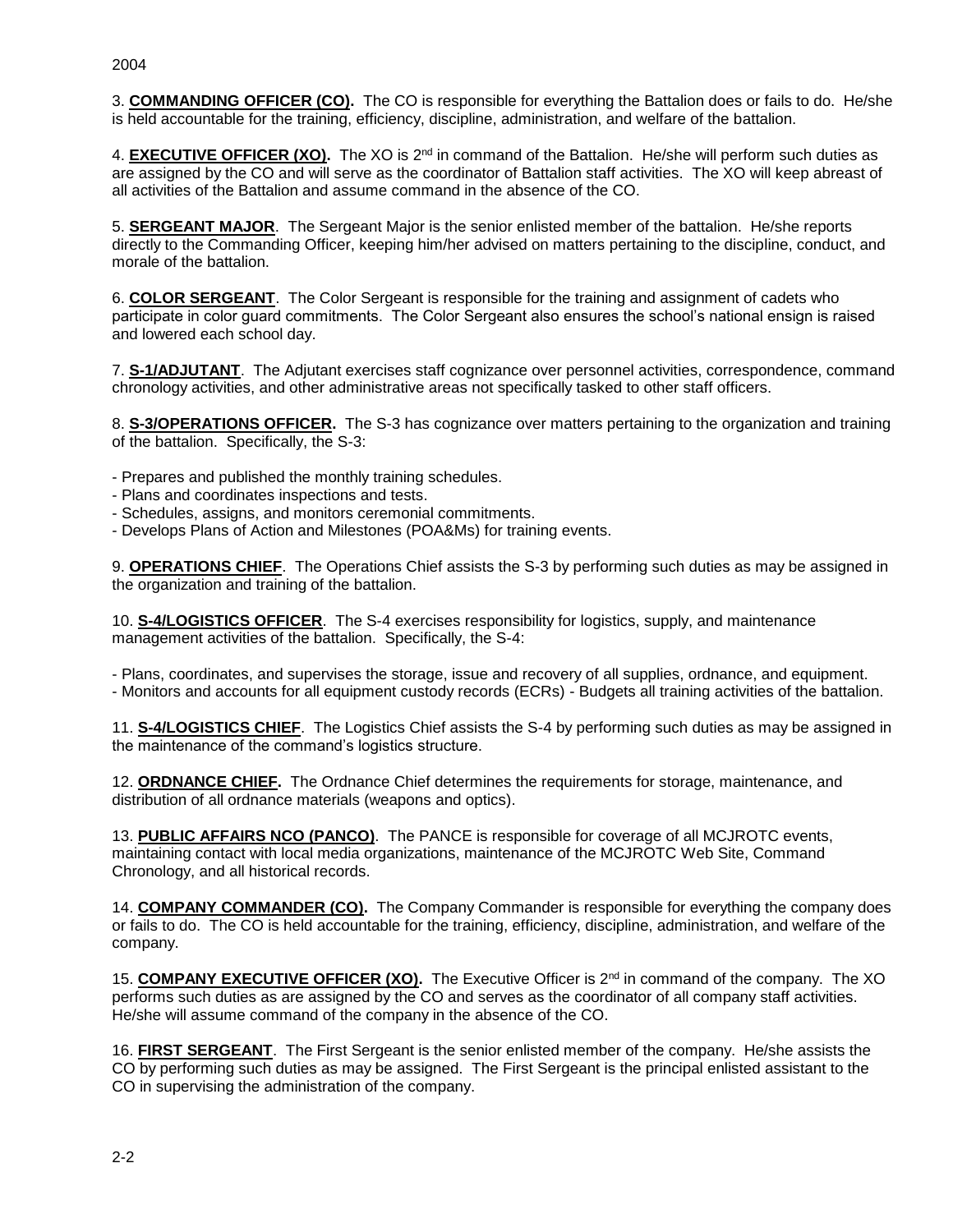17. **COMPANY GUNNERY SERGEANT**. The Company Gunnery Sergeant performs such duties as may be assigned and serves as the principal enlisted assistant to the CO in the training of the company.

18. **PLATOON COMMANDER**. The Platoon Commander is responsible for everything the platoon does or fails to do. He/she is held accountable for the training, efficiency, discipline, administration, and welfare of the platoon.

19. **PLATOON SERGEANT**. The Platoon Sergeant is 2nd in command of the platoon and performs those duties assigned by the Platoon Commander. The Platoon Sergeant assumes command of the platoon in the absence of the Platoon Commander. He/she assists in all aspects of the supervision and control of the platoon.

20. **PLATOON GUIDE**. The Guide assists the Platoon Sergeant in controlling the platoon and serves as the platoon's logistician.

21. **SQUAD LEADER**. The Squad Leader assists the Platoon Commander and Platoon Sergeant in all activities of the platoon.

2005. **CHAIN OF COMMAND.** The Chain of Command is the primary channel of communications throughout the unit. To work properly, it must be a two-way channel with information flowing in both directions. The Chain of Command for the Daniel Boone High School MCJROTC unit extends upward and downward as follows:

Senior Marine Instructor (SMI) Marine Instructor (MI) Cadet Battalion Commander (CO) Executive Officer (XO) Sergeant Major (see Note 1) Company Commander Platoon Commander Platoon Sergeant Squad Leader Individual Cadet

Note (1). The Sergeant Major is the senior enlisted cadet. He/she holds this billet as a direct result of the particular trust and confidence that the SMI/MI have in his/her skills and judgment. The Sergeant Major's primary job is to keep the CO informed of the attitudes and concerns of the cadets within the unit. While not directly in the reporting chain, the Sergeant Major has direct access to the CO and the SMI/MI.

2006. **DRILL TEAM.** The Drill Team is comprised of cadets particularly interested in the sharpness and precision developed by close order drill and the manual of arms. They represent Daniel Boone High School in parades, ceremonies, and competitions with other JROTC units. Drill Team members are expected to set the highest standards for the unit in sharpness, discipline, grooming, performance, and overall esprit de corps.

2007. **COLOR GUARD.** Color Guards are expected to present the Colors (National Ensign, Marine Corps colors, and unit guidons) proudly and with precision in parades, ceremonies, competitions, and sporting events. Instructions for presenting the Colors are contained in the Flag Manual (MCO P10520.3\_) and the Marine Corps Drill and Ceremonies Manual (MCO P5060.20).

2008. **MARKSMANSHIP TEAM.** The Marksmanship Team is comprised of cadets who are interested in the discipline and teamwork necessary to improve their marksmanship skills.

2009. **ORIENTEERING TEAM**. The Orienteering team is comprised of cadets who are interested in honing their land navigation skills while at the same time developing the physical strength, stamina, and endurance.

2010. **ACADEMIC TEAM**. The Academic team is comprised of cadets who are interested in competing in contests where anticipation and quick recall of facts, statistics, and data are essential elements for all members.

2011. **PHYSICAL TRAINING (PT) TEAM**. The PT team is comprised of cadets who wish to improve their strength, stamina, and endurance in preparation for contests, field meets, and other demanding competitions.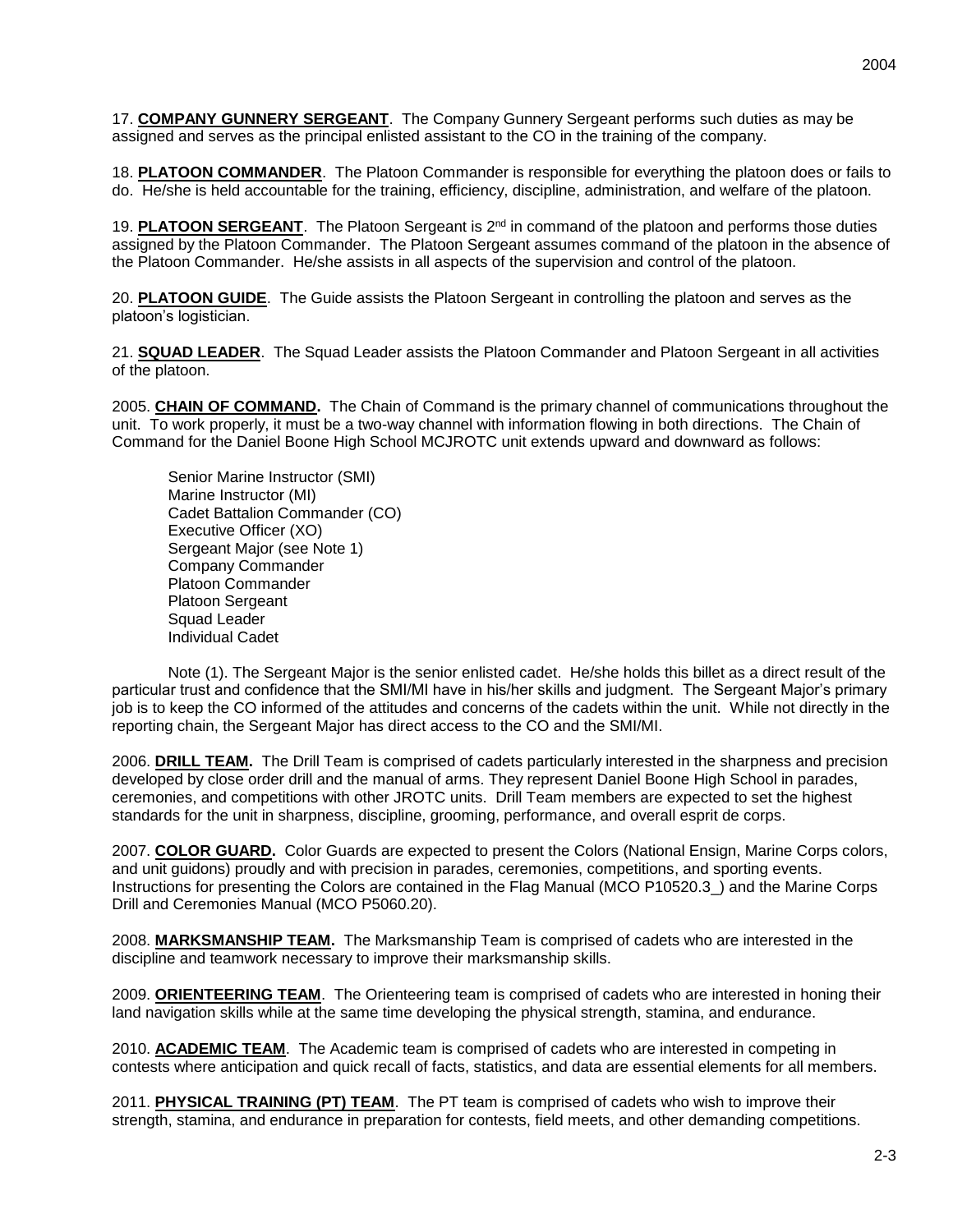# PERFORMANCE EVALUATION AND PROMOTIONS

3000. **OVERVIEW**. The promotion of cadets must positively contribute to the high standards of leadership and proficiency required for the continued success of the MCJROTC program. Promotion in not just a reward for past performance; it is an expectation of future performance.

1. Performance evaluation and promotion of cadets in the Daniel Boone High School MCJROTC program parallels to the greatest extent possible the same opportunities afforded every United States Marine, whether enlisted or commissioned officer. To that purpose, cadets begin their "careers" as followers, learning the principles and traits of leadership while under the charge of more seasoned cadets and the instructor staff. As they gain more knowledge and confidence in their abilities, cadets are given occasion to demonstrate their skills as developing leaders. At regular intervals, a cadet receives an assessment of his/her performance, counseling regarding strengths, and recommendations for improvement.

2. When a cadet has met the eligibility criteria for promotion, he/she will be considered for promotion by a duly constituted board of senior cadets. That board will forward its recommendations to the Marine Instructor for review and comment prior to submission to the Senior Marine Instructor for approval. The Senior Marine Instructor will make the final determination as to a cadet's promotion.

# 3. **Specific details regarding the Performance Evaluation process and opportunities for promotion are detailed in the current edition of DBHSO 1400.3 (MCJROTC CADET PERFORMANCE EVALUATION AND PROMOTION MANUAL).**

### 3001. **OBJECTIVES**

- a. To maintain the numbers in each grade necessary for the successful operation of the Cadet Battalion.
- b. To ensure that each eligible cadet receives full and equitable opportunity to compete for promotion.
- c. To ensure that only the best and fully qualified cadets are promoted.

3002. **GRADE STRUCTURE**. Officer and enlisted grade of the Daniel Boone High School MCJROTC program, in order of seniority, are:

### a. **Officer Grades**

| Maior                   | (Maj)   | O-4   |
|-------------------------|---------|-------|
| Captain                 | (Capt)  | $O-3$ |
| <b>First Lieutenant</b> | (1stLt) | $O-2$ |
| Second Lieutenant       | (2ndLt) | $O-1$ |
| b. Enlisted Grades      |         |       |

# Sergeant Major (SgtMaj) E-9 First Sergeant (1stSgt) E-8 Gunnery Sergeant **E-7** (GySgt) **E-7** Staff Sergeant E-6 (SSgt) E-6 Sergeant (Sgt) E-5 Corporal (Cpl) E-4 Lance Corporal (CPP) (LCpl) E-3<br>
Private First Class (PFC) Class (PFC) E-2 Private First Class (PFC) Private (Pvt) E-1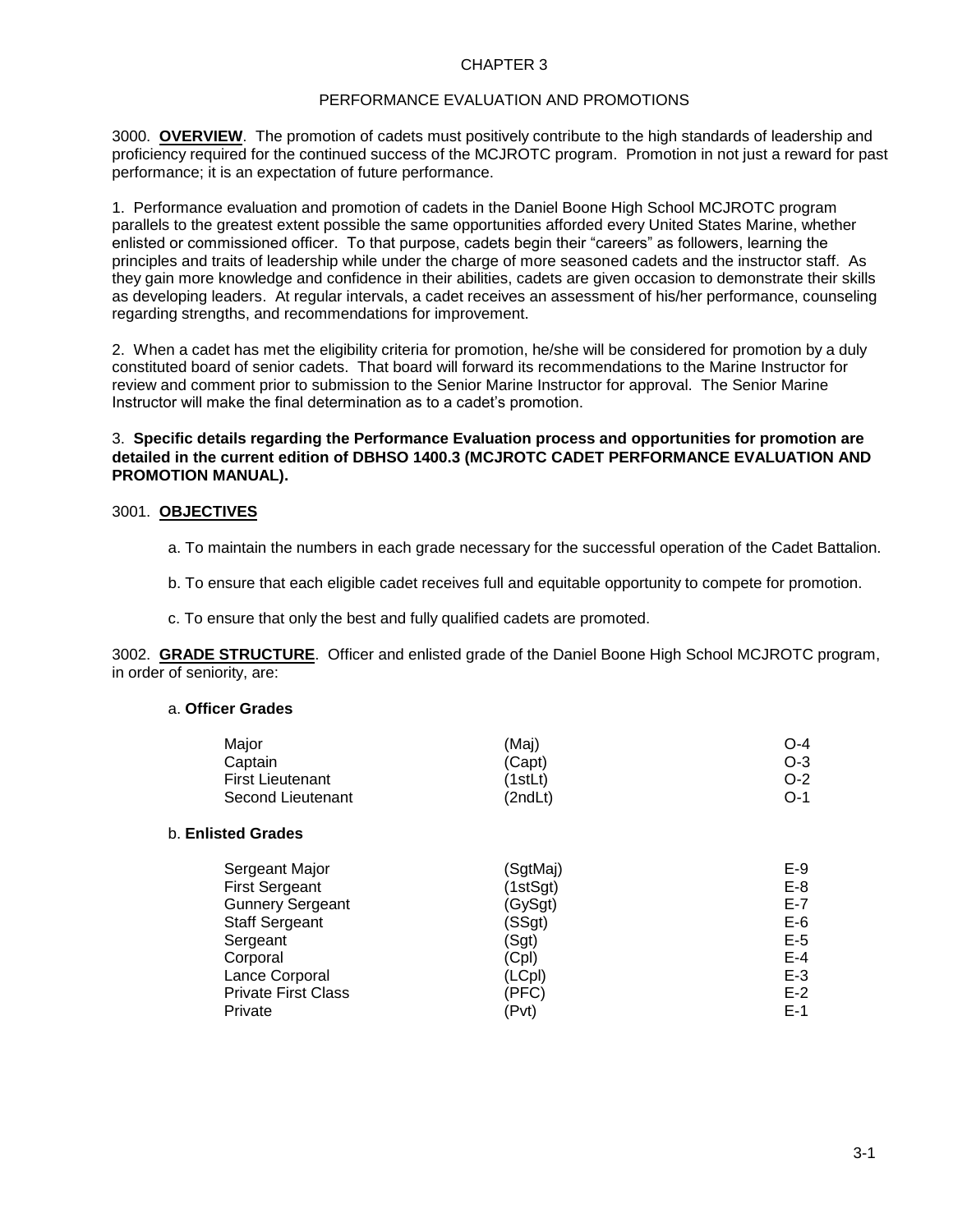3003. **PERFORMANCE EVALUATION**. Leadership development of cadets requires frequent evaluations of strengths and weaknesses, an assessment of growth, and the implementation of a plan to maximize an individual's potential. Junior enlisted cadets and NCOs in the grade of Private (E-1) through Sergeant (E-5) will be evaluated through assignment of Proficiency and Conduct (Pro/Con) marks while cadet staff noncommissioned and commissioned officers will be evaluated through Fitness Reports (FitRep).

1. Pro/Con marks are a measure of a cadet's duty proficiency and personal conduct during a nine week period. They are an indication of how well a cadet is developing as a leader and a gauge for future leadership potential.

2. The fitness report provides for the periodic reporting, recording, and analysis of the performance and character of cadets in the grades of Staff Sergeant through Major. Its fundamental concepts are accuracy, accountability, simplicity, and consistency of policy and evaluation methods. The fitness report provides a history of a cadet's performance and potential.

3004. **PROMOTIONS**. Promotions within the Daniel Boone High School MCJROTC are based on time in grade and, more importantly, on demonstrated performance. In order to advance from Cadet Private to Cadet Staff Sergeant, a cadet must demonstrate a prescribed degree of proficiency in drill and ceremonies, military knowledge coupled with good grades, attendance, and discipline. In order to be advanced to senior Cadet Staff Noncommissioned Officer and Officer grades, a cadet must be in his/her third or fourth year of the program, unless meritoriously promoted to the SNCO ranks. These ranks are attained upon the recommendation of a duly constituted promotion board of cadets, monitored by the MI, and upon final approval by the SMI.

3005. **PROMOTION CRITERIA**. Each cadet who enrolls in the MCJROTC program, regardless of class standing, will begin his/her MCJROTC career as a Cadet Private. Cadets who transfer in from other JROTC programs will have their records evaluated and will be assigned a rank based on that record.

a. The following chart details the promotion opportunities for cadets:

| <b>CLASS</b><br><b>STANDING</b> | <b>MAY BE PROMOTED</b><br>TO THE RANK OF | <b>MERITORIOUS PROMOTION</b><br>TO THE RANK OF |
|---------------------------------|------------------------------------------|------------------------------------------------|
| 1st Year                        | Cadet Corporal                           | Cadet Sergeant                                 |
| 2nd Year                        | Cadet Staff Sergeant                     | <b>Cadet Gunnery Sergeant</b>                  |

3rd/4th Years Based on recommendation of Promotion Board and billet availability

b. A cadet will be evaluated for promotion based on the following criteria:

- (1) Academic Performance
- (2) Pro/Con marks or FitRep
- (3) Time in Grade
- (4) Passing score on Promotion Test (75-80%)
- (5) Participation in MCJROTC Sponsored Activities
- (6) Extracurricular Activities
- (7) Recommendation from the Chain of Command

3006. **MERITORIOUS PROMOTION**. Cadets who have demonstrated a superior degree of diligence, academic excellence, and military skill may be meritoriously promoted upon the forwarding of a recommendation through the cadet chain of command to the instructor staff. A cadet may be meritoriously promoted only once per academic year through the first two years in the program.

3007. **PROMOTION BOARDS**. The purpose of promotion boards is to recommend the best qualified cadets for promotion based on a cadet's performance and potential to serve in the next higher grade. Promotion boards will be convened at the direction of the Cadet Battalion Commander. Normally, a board will be convened every nine weeks.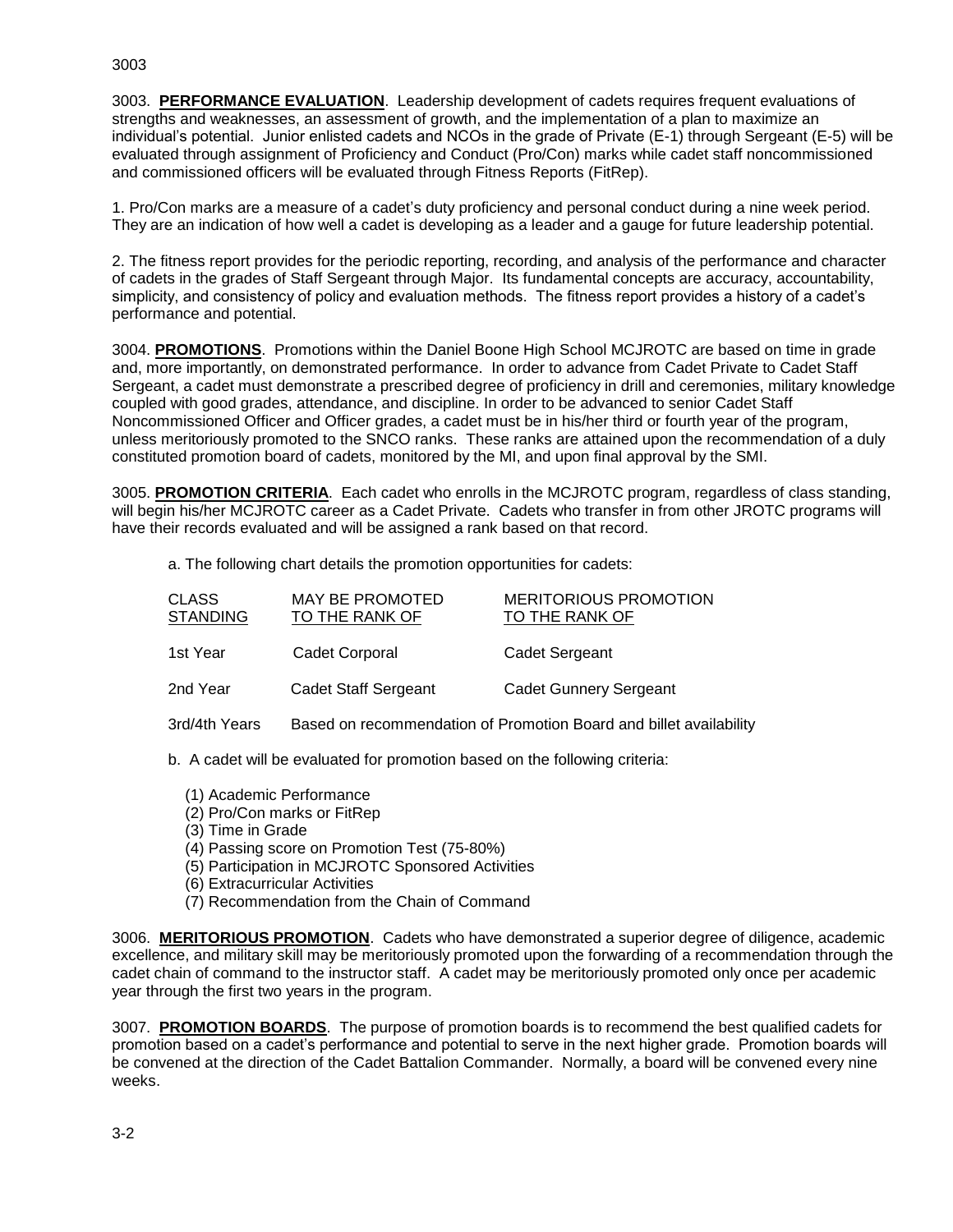# **DISCIPLINE**

4000. **GENERAL.** The basic philosophy of the MCJROTC program is that cadets are part of the unit because they want to be and that cadets will do their best when they know what is expected of them. Cadets are responsible for maintaining the highest standards of conduct. Each cadet is responsible for ensuring that his/her actions reflect credit on himself/herself, the Cadet Battalion, the school, the community, and the Marine Corps. Each cadet also has an obligation to assist other cadets in maintaining high standards of conduct and execution of duties.

1. Cadets who have noted behavioral problems will not be allowed to participate in MCJROTC activities.

2. Team members will be dismissed from the team for any significant behavioral problems, both in the classroom and while on trips away from school.

3. Only deserving cadets (those without behavioral or academic problems) will be permitted to participate in MCJROTC activities. The SMI will make the final determination in these matters.

4. **Inappropriate behavior, language, or actions that bring discredit upon the unit, the school, the community, or the Marine Corps can be considered grounds for a cadet being reduced in rank, placed on probation, suspended from extracurricular activities, or disenrolled from the MCJROTC program**.

4001. **CLASSROOM DISCIPLINE.** An atmosphere conducive to study and learning will be maintained in the classroom at all times. All cadets are expected to come to class prepared with all necessary materials (textbooks, paper, pencils, etc.). Failure to do so will result in a reduced academic grade. The DBHS student handbook provides guidance to all students with reasonable and just rules for conduct while at school. Cadets are responsible for knowing the rules that govern student behavior and for conducting themselves accordingly.

1. All cadets will be in their assigned seats when the tardy bell rings.

2. When the tardy bell rings, the class leader, usually the senior cadet present, will call the class to "Attention" and take attendance. When responding to the class leader, cadets will, regardless of rank, respond with "HERE, SIR" or "HERE, MA'AM", as appropriate.

3. After class has begun, cadets will request permission to enter the classroom at the position of "Attention".

4. As the instructor enters the classroom, the senior cadet will report to the instructor. The instructor will then assume control of the class.

4002. **MILITARY ETIQUETTE.** One of the objectives of the MCJROTC program is to develop respect for and an understanding of the need for constituted authority. It is expected that members of the MCJROTC will deal with each other and those outside of the unit with respect and courtesy. Proper military etiquette is to be observed and practiced on a daily basis. Based on the above, here are a few examples of a proper response:

1. Cadets will address instructors, officer and enlisted, by the instructor's rank, rank and surname, or use of the word "SIR" or "MA'AM", as appropriate.

2. Cadets will render appropriate military courtesies to officers of all branches of the uniformed services and cadet officers. Salutes and greetings will be exchanged with professionalism and pride.

3. In responding to questions, a statement, or orders from instructors and senior cadets, the term "Aye, Aye, Sir" is the appropriate affirmative reply. "Yes, Sir" is also acceptable.

4. It is inappropriate and an indication of a lack of respect for authority to address or refer to school officials and others in official positions by their surnames only. For example, "Smith asked me to deliver this to you." Therefore, cadets will be required to address or refer to administrators, faculty members, and their elders by their title and surname. For example, "Mr. Smith asked me to deliver this to you."

5. Cadets will address one another with the respect and dignity they would have others accord them.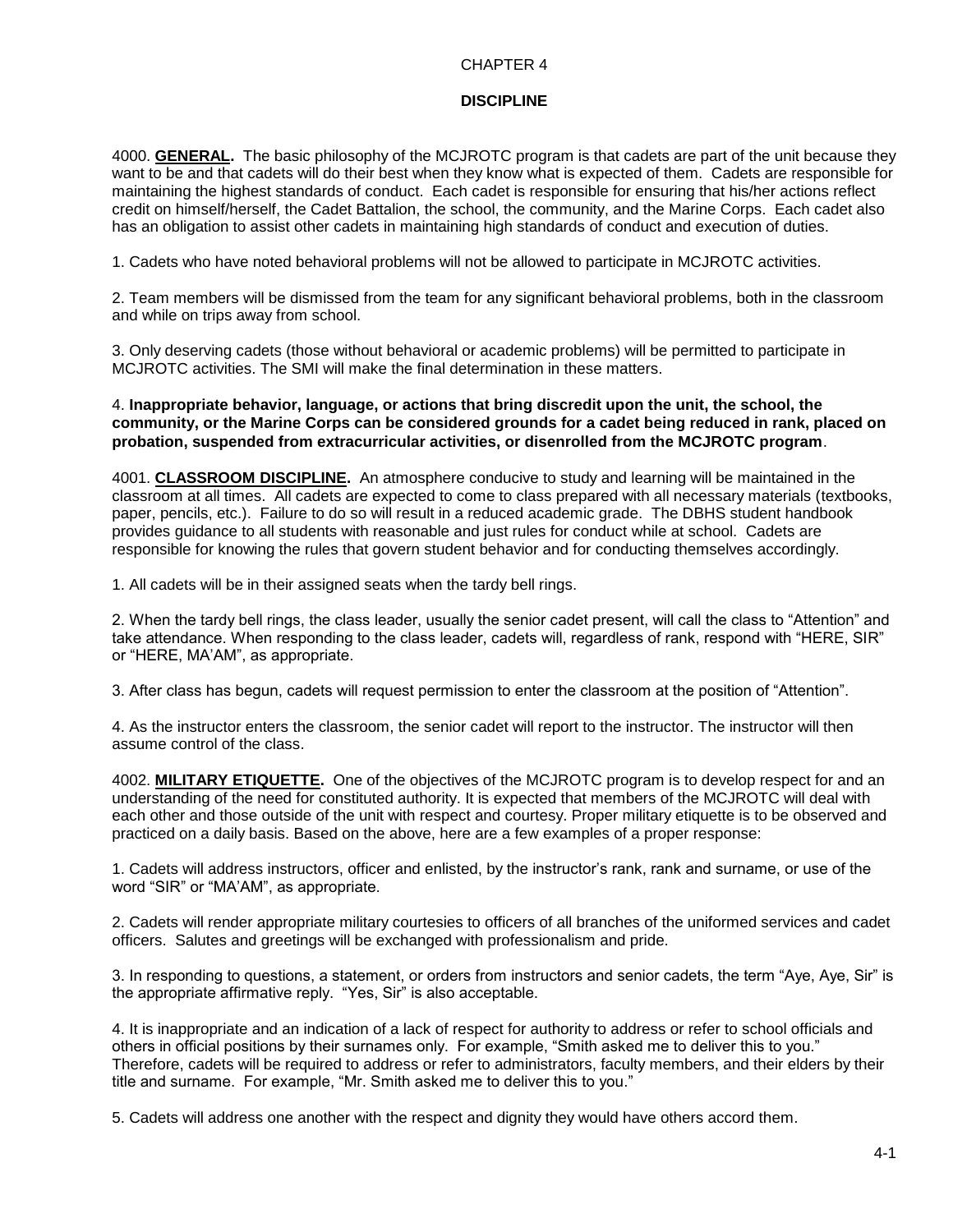#### **PROGRAM ADMINISTRATION**

5000. **PHILOSOPHY.** There are as many ways to administer the MCJROTC program as there are instructors in the program. In every unit, however, one item is the same: THE CADET IS THERE TO LEARN, AND LEARNING IS ALL IN THE PERSON. Consequently, the instructor can be viewed as the director of the learning process. The philosophy governing the administration of the Daniel Boone High School MCJROTC unit, therefore, is as follows:

1. The SMI and MI are the co-directors of learning and are advisors and counselors to the cadet organization.

2. The SOP is the "Bible" for all cadets in matters of administration and operation of the cadet battalion.

3. The cadet battalion will be run by the cadets with direction and counseling provided by the SMI/MI.

4. There is no such thing as a "free ride" in the MCJROTC program. Rules and regulations will be applied firmly and fairly to all cadets. Promotions, the opportunity to participate on an extracurricular team, and the privilege of going on trips with the unit must all be earned.

5001. **MCJROTC SPACES** include classrooms, instructor offices, armory, supply rooms, and the drill deck.

1. **The SMI and MI desks and spaces are off limits to cadets**. Unless given permission by the SMI/MI, no cadet will remove or handle anything in or on an instructor's desk.

2. The office telephone may be used by cadets only after permission has been granted by an instructor to do so.

3. With the exception of those drawers dedicated to Cadet Battalion Staff use, the file cabinets in the MCJROTC office are off limits to cadets.

4. Office computers are reserved for the exclusive use of instructors and designated cadets of the battalion staff.

5. The Cadet Office is for the exclusive use of the battalion staff as a work area.

6. Cadet mailboxes are for official use only. They should be checked daily for current information and updates.

7. The supply rooms are off limits to cadets except designated S-4 personnel, unless accompanied by an instructor. Routine business (exchange of items, uniform issue, etc.) will be conducted on an "as needed" basis.

8. The armory is off limits to all except those personnel on the access list posted on the armory door.

5002. **GRADING.** The MCJROTC Department at Daniel Boone High School is interested in developing a wellrounded cadet; self-confident, self-reliant, academically strong, militarily correct, goal oriented, and a team player.

1. A significant percentage of a cadet's grade is determined by the individual's academic performance on examinations, quizzes, homework, projects, reports, and term papers.

a. It is the cadet's responsibility to be prepared for an examination on the day it is given.

 b. If a cadet is absent (excused) on the day an examination is given, he/she must make arrangements with the instructor for making it up within five days after returning to class. Failure to do so will result in a grade of zero for the exam. An unexcused absence will also result in a grade of zero for the missed examination.

 c. Homework or other assignments are due on the date specified by the instructor. The only acceptable excuse for not turning these assignments in on time is an excused absence. Late assignments, if accepted by the instructor, will be subject to a substantial reduction in the grade.

2. In conjunction with academic work, a cadet's military aptitude and attitude factor heavily in his/her overall grade.

 a. The grade will be determined by the cadet's military bearing and personal appearance as reflected in classroom conduct and regularly scheduled uniform inspections, personal development as a leader, the cadet's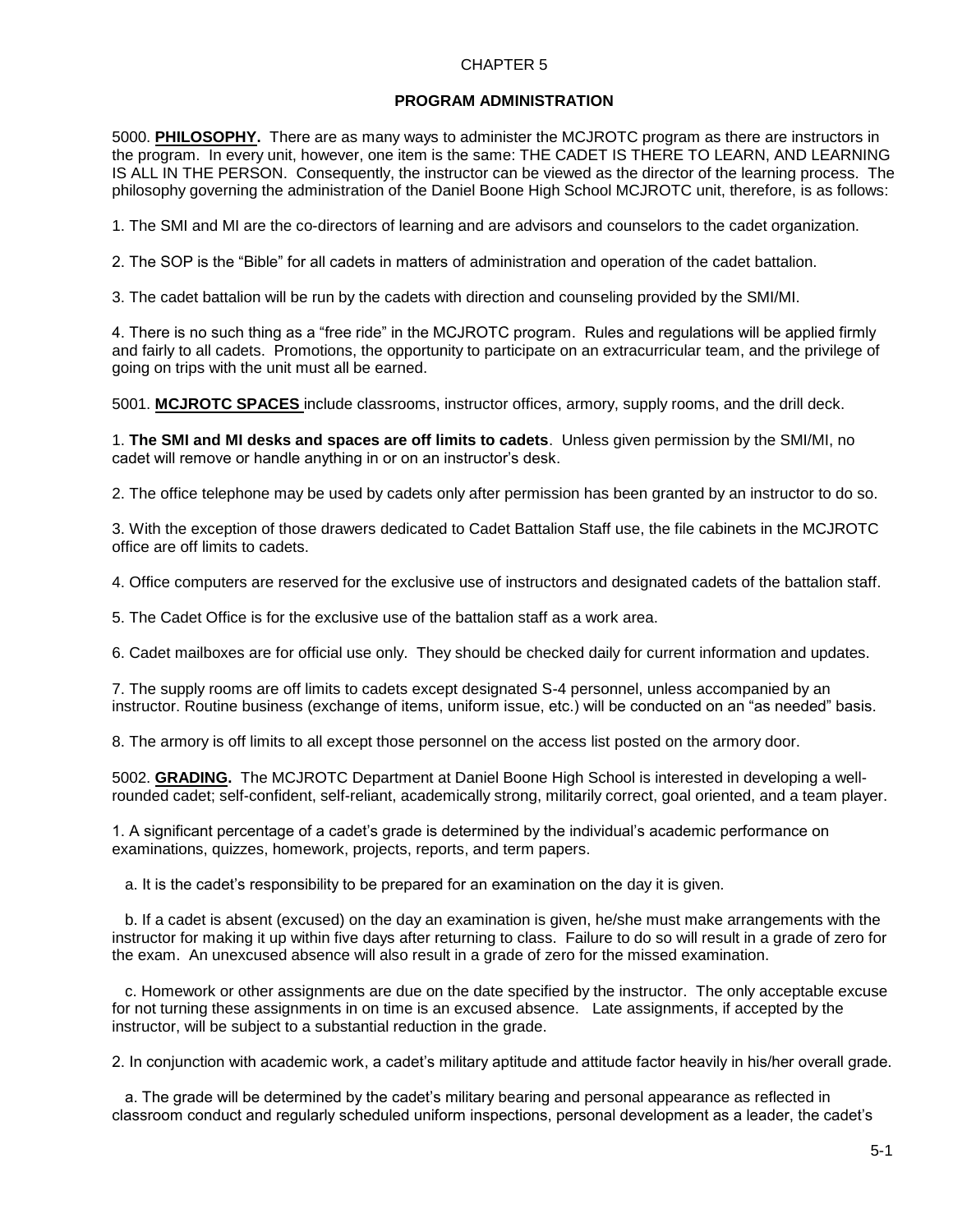ability to grasp basic military subjects, and a subjective evaluation of his/her adherence to the leadership traits and principles espoused by the Marine Corps.

5003. **MARKSMANSHIP TRAINING**. Marksmanship training is an integral part of a cadet's training. Marksmanship teaches individual discipline, control, and precision. In order to participate in any marksmanship training, cadets must have a completed parental consent form on file in their SRB. A copy of the form will remain on file as long as the cadet is enrolled in the program.

5004. **EXTRA CREDIT.** Extra credit provides a means for raising a low grade and developing an interest in a military subject. Examples of extra credit work are research papers, reports, and additional homework / projects.

1. Students with a failing grade midway through the grading period may request the opportunity to submit extra credit work to earn a passing grade. The instructor has the discretion to accept or deny such a request.

2. Students earning a passing grade are not expected to do any extra credit work, but may be permitted to do so in order to raise their grade.

3. Extra credit may be used to raise grades by only one letter grade or to bring a failing mark to a passing grade.

5005. **FIELD TRIPS.** Educational field trips are scheduled to military installations subject to the availability of billeting and transportation. These trips are in addition to the several trips taken each year to participate in JROTC drill meets, parades, and other extracurricular events.

1. **ELIGIBILITY**. In order for a cadet to be eligible to participate in a field trip, he/she must:

- (a) Not owe money for fundraising activities, books, uniform items, etc.
- (b) Have a minimum MCJROTC grade average of 80%.
- (c) Have an excellent record of wearing the prescribed uniform.
- (d) Have no significant disciplinary record in school.
- (e) Obtain approval from the SMI.

 (f) Deserving upperclassmen will take precedence over deserving underclassmen if limited availability of transportation or billeting spaces becomes an issue.

2. **FORMS**. In addition to having the **MCJROTC Standard Release Form** on file in the cadet's SRB, the **Washington County Parental Permission for Field Trip** is required to be completed and returned to the instructor prior to a cadet's participation on any field trip.

3. **CONDUCT.** While on field trips each cadet is responsible for conducting himself/herself in a manner that reflects credit upon the unit, the school, and the U.S. Marine Corps. All rules and regulations that apply in school will be enforced on the field trip. Uniform wear and civilian dress will be especially sharp. Any additional requirements will be published through the cadet chain of command. Cadets who do not comply with the rules will be disciplined as required and, if necessary, returned home at their own expense.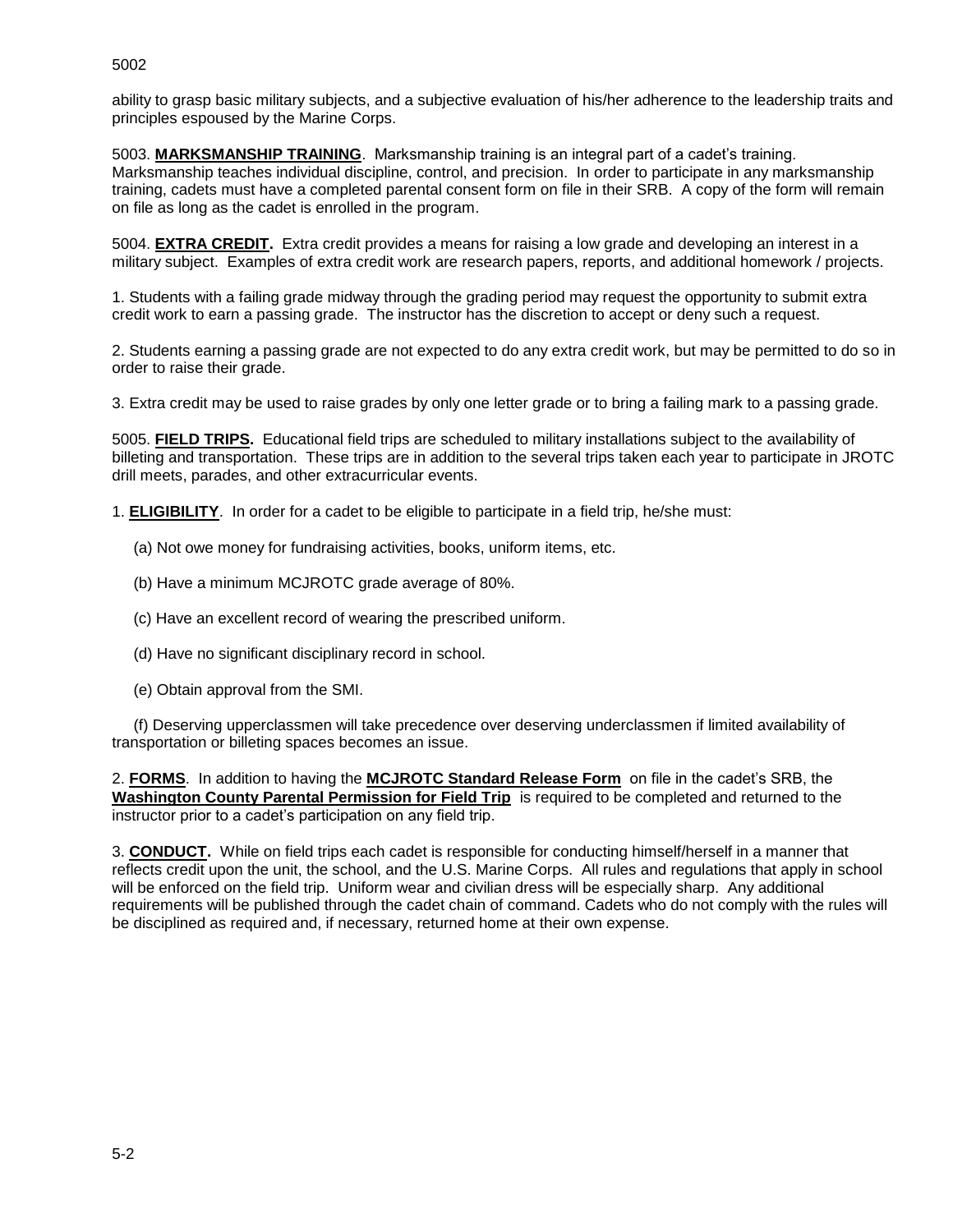# **UNIFORMS**

6000. **GENERAL.** The distinctive uniform of the MCJROTC cadet represents a proud branch of the Armed Forces of the United States of America and should be worn with pride. In every sense of the word, the cadet is the Marine Corps' representative in Gray, Tennessee. While the correct wearing of the cadet uniform is taught in great detail by the instructor staff and figures prominently in the cadet's overall grade, cadets should understand the following provisions relative to uniform care and maintenance:

1. **Uniforms are issued at NO CHARGE to cadets**. **A deposit may be collected** to ensure that uniforms are clean and serviceable upon return. Gender specific uniforms will be issued to a cadet based on the cadet's gender as reported by the Washington County Department of Education and/or as described on the cadet's birth certificate.

2. Uniforms are the property of the U.S. Government and on temporary loan to the cadet while he/she is a member in good standing in the unit, but are to be returned once the cadet leaves the unit or school.

3. Uniforms lost or damaged due to the negligence of the cadet are to be paid for based on the value of the item as determined by the Marine Corps Supply Manual.

4. Items outgrown or damaged through no fault of the cadet may be turned in without penalty and exchanged for a replacement uniform. The SMI will be the final authority regarding culpability.

5. The complete uniform issue is to be turned in before cadets will be allowed to graduate or before transcripts are released.

6. **Civilian clothing will not be worn with MCJROTC uniforms at any time** except as specified in paragraph 1008(1) of this order.

6001. **UNIFORM CLEANING.** Cadet uniforms require both dry cleaning and laundering.

1. The following items should always be **dry-cleaned**:

- Dress Blue Trousers/Slacks and Coat
- Green Trousers/Slacks
- Khaki Shirt/Blouse
- Garrison Cover

2. The following items may be cleaned in a washing machine/wash tub:

- White Barracks Cap Cover (Iron afterwards)
- Digital Utility uniform

6002. **CLOTHING ISSUE FORMS.** Cadet Clothing Issue forms for both males and females will be maintained by the MI and the Cadet S-4 Officer. Only the SMI/MI will dispose of these forms and only when all uniform items have been returned and properly accounted for.

6003. **UNIFORM TAILORING.** Uniforms will be tailored to fit the cadets at unit expense. Uniforms that are improperly tailored should be brought to the attention of the cadet chain of command or the SMI/MI.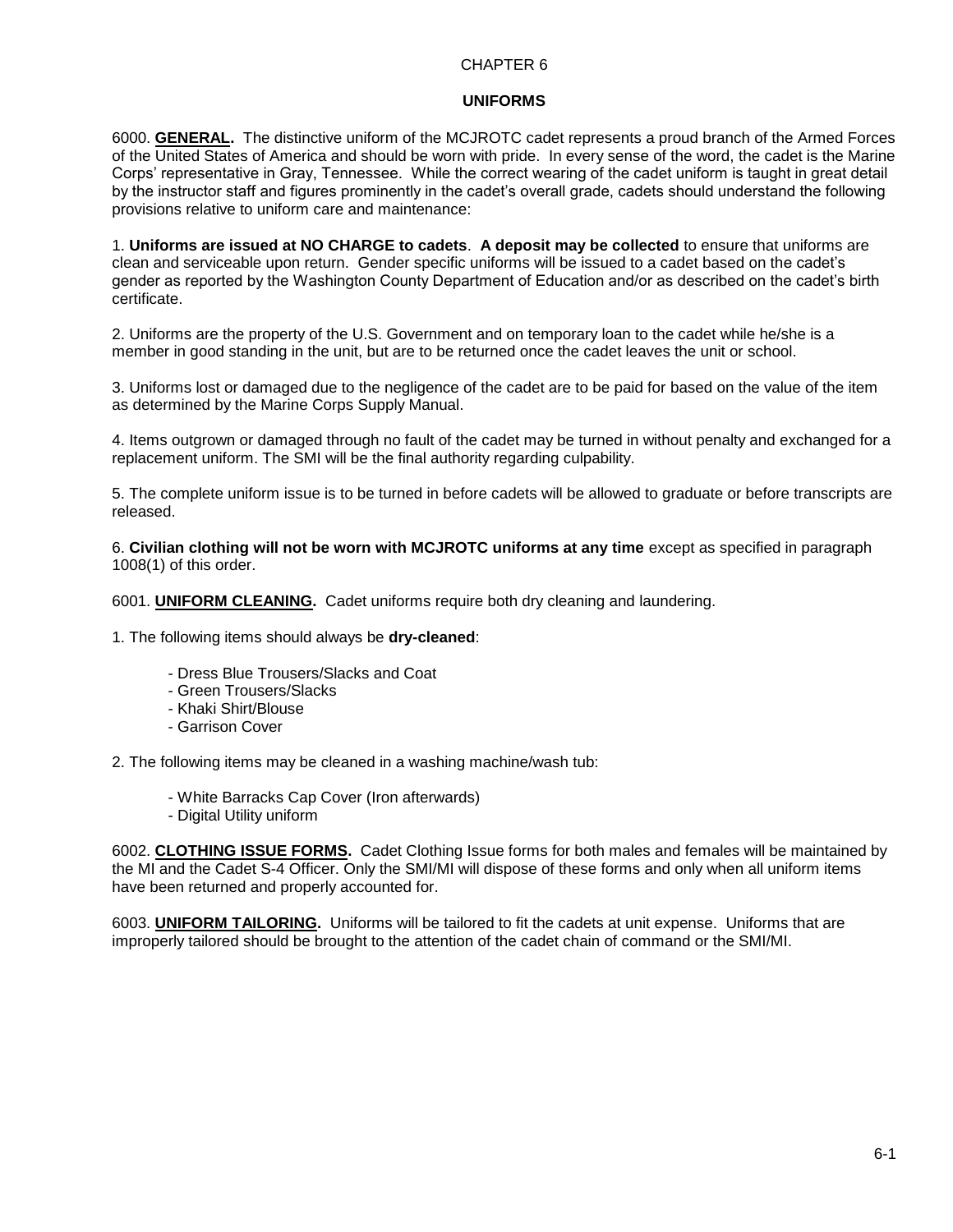# **CADET OFFICER/SNCO GUIDELINES**

7000. **GENERAL.** Cadet Officers and Staff Noncommissioned Officers (SNCO) assigned to leadership billets have earned their positions through consistently exceptional performance in the MCJROTC unit. These cadets must continue to perform their duties in the same manner that led to their selection as a leader within the battalion.

7001. **SELECTION.** The Senior Marine Instructor (SMI), upon the recommendation of the Marine Instructor (MI) and cadet promotion board, is solely responsible for the selection of cadets to leadership positions. Appointment to such positions should be viewed by every cadet as a vote of confidence. A cadet is chosen for command or staff assignment because he/she has demonstrated the requisite skills, judgment, maturity, and academic prowess to serve effectively in that billet. He/she has also proven a willingness to dedicate personal time to the unit to make it a success.

7002. **TOUR OF DUTY.** A cadet billet holder's Tour of Duty will normally be for the duration of the academic year unless otherwise specified. However, a cadet officer or SNCO can be dismissed from his/her billet should such action be warranted. Cadet billet holders earn their position each and every day.

7003. **RESPONSIBILITIES OF LEADERSHIP**. A cadet officer or SNCO must understand that his/her actions or lack of action affect and influence every cadet in the battalion. A leader must learn to listen and understand the concerns of his/her subordinates. At times, the leader must assume a teacher/scholar or big brother/sister relationship with underclassmen. The Cadet officer or SNCO may very often prove critical in preventing a subordinate from heading down the wrong path in life.

1. Cadet officers and SNCOs will:

- Set the example in appearance, conduct, and classroom preparation.

- Assist underclassmen in academic and leadership skills.

 - Listen to subordinates and, to the best of one's ability, provide sound advice. ALWAYS refer to the SMI/MI any cadet who needs assistance with school, personal, or family situations.

2. Cadet Officers and SNCOs will never:

 - Discipline another cadet. Disciplinary problems will be forwarded up the chain of command. Physical or verbal abuse, exercises or drills designed as punishment and assignment to after school tasks by cadets are strictly forbidden. Use of these techniques is grounds for immediate dismissal from a billet, possible reduction in rank, and disenrollment from the MCJROTC program.

- Try to mediate family/school situations. Cadets are not trained or qualified to handle situations of this nature.

 - Allow personal feelings to interfere with recommendations to the SMI/MI on matters of discipline, awards, promotions, or billet assignments.

- Lay hands on another cadet, with the exception of corrections to uniforms or to prevent injury.

- Use one's position as a tool to help in personal matters.

- Lie to protect another cadet from disciplinary action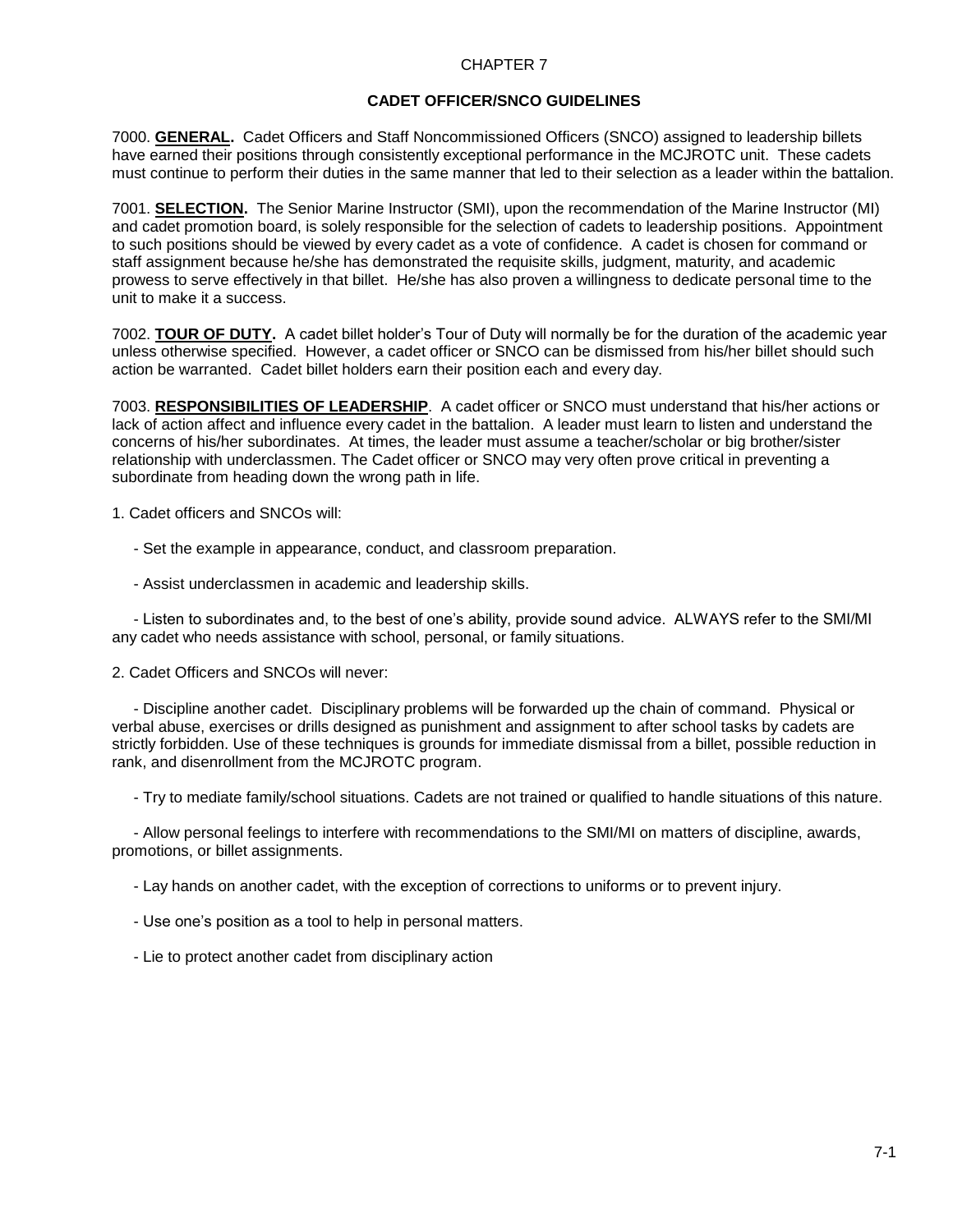#### **APPENDIX A**

# **CADET UNIFORM AND GROOMING REGULATIONS**

1. **PERSONAL APPEARANCE**. The MCJROTC uniform regulations for standards of personal appearance and grooming are as specific as possible in order to establish the rules which cadets must follow. MCJROTC uniform standards of grooming do not allow eccentric or faddish styles of hair, jewelry or glasses. Eccentricities in individual appearance detract from uniformity and team identity. Because it is impossible to provide examples of every appropriate or unacceptable style of "conservative" or "eccentric" grooming and attire, the good judgment of cadets at all levels is key to enforcement of MCJROTC standards.

 a. Articles that are not authorized for wear as a part of the uniform will not be worn with the uniform unless otherwise specifically authorized by the instructor staff.

 b. Articles that may be worn while in uniform include inconspicuous wristwatches, rings and earrings (females only). Sunglasses are not authorized unless certified by a doctor. Eccentric or conspicuous eyepieces are prohibited.

 c. Articles that may not be worn while in uniform include earrings (males only), piercings of any kind (to include tongue piercings), or any article of jewelry, chain or medallion worn around the neck that is apparent or visible when worn with the uniform.

#### 2. **GROOMING REGULATIONS**

 a. **MALE CADETS**. No eccentricities in the manner of wearing head or facial hair will be permitted. The hair must complement the person's complexion tone. Color changes that detract from a professional image are prohibited. Fingernails will be kept clean and neatly trimmed. Male cadets will be well groomed at all times and will abide by the following;

 (1) Hair will be neat and closely trimmed. The hair may be clipped at the edges of the sides and back; will be **evenly graduated** from zero length at the hairline in the lower portion of the head; and will not be over 2 inches in length on the upper portion of the head; the back and sides of the head below the hairline will be shaved to remove body hair. Blocked hair at the back of the neck and "Bowl" or "Mohawk" haircuts are **NOT** authorized. Sideburns will not extend below the top of the orifice of the ear; as indicated by the line A-A' in figures 1-1 and 1-2. Sideburns will not be styled to taper or flare. The length of the individual hair of the sideburn will not exceed 1/8 inch.

 (2) Head hair will be styled so as not to interfere with the proper wear of uniform headgear. Hair which protrudes from beneath properly worn headgear in an unsightly manner is considered excessive, regardless of length.

 (3) No male cadet will be required to have his hair clipped to the scalp; however, this does not preclude him from doing so if he so desires.

 (4) The face will be clean-shaven at all times, except that a mustache may be worn. When worn, the mustache will be neatly trimmed and must be contained within the lines B-B', C-C', D-D' and the margin of the upper lip, as shown in figure 1-1 and 1-2. The individual length of the mustache hair fully extended must not exceed ½ inch.

 b. **FEMALE CADETS**. The requirement for hair regulations is to maintain uniformity within a military population. The hair must complement the person's complexion tone. Color changes that detract from a professional image are prohibited. Women's hairstyles require non-eccentric styles. Females cadets will be well groomed at all times and when in uniform will abide by the following:

 (1) Hair may touch the collar, but will not fall below the collar's lower edge. Hair that would fall naturally below the collar's lower edge will be neatly and inconspicuously pinned or fastened.

 (2) Hair will be styled so as not to interfere with the proper wear of the uniform headgear. All headgear will fit snugly and comfortable around the largest part of the head without distortion or excessive gaps. Hairstyles which do not allow the headgear to be worn in this manner are prohibited.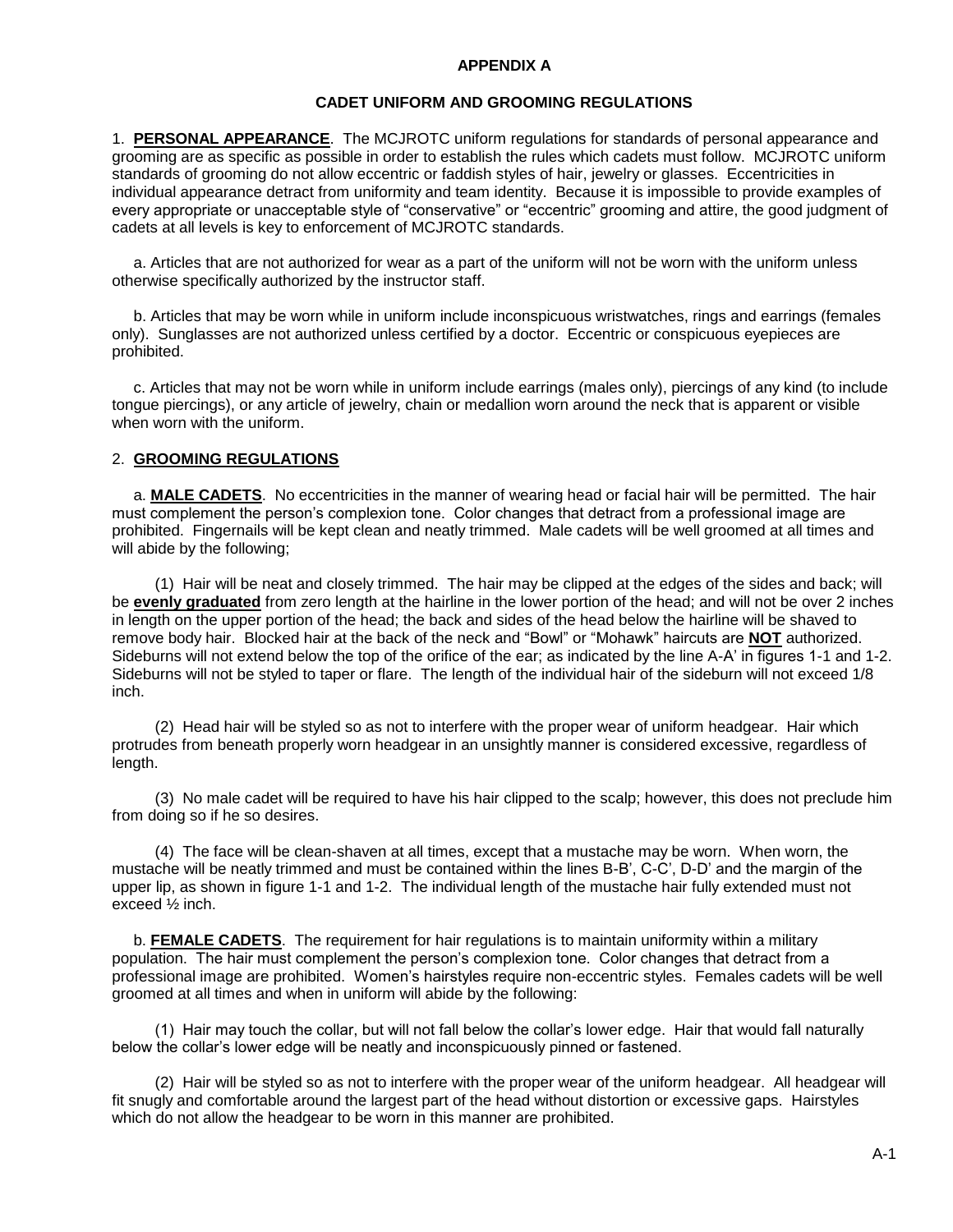(3) Faddish or exaggerated styles or colors, to include shaved portions of the scalp other than the neckline, designs cut in the hair, unsecured ponytails and styles which are distinctly unbalanced or lopsided are prohibited. Multiple braiding is authorized. If hair extensions are used, the extensions must have the same general appearance as the individual's natural hair. Braided hairstyles will be conservative and conform to other guidelines listed herein.

 (4) Barrettes, combs, rubber bands, etc., are authorized, if concealed by the hair. Inconspicuous hairpins and bobby pins, if required, are authorized. Wigs, if worn in uniform, must look natural and conform to the above regulations.

 (5) Cosmetics, if worn, will be applied conservatively and will complement the individual's complexion tone. Exaggerated or faddish cosmetics styles are inappropriate with the uniform and will not be worn. Non-eccentric lipstick and nail polish colors, to include colorless nail polish, may be worn with all uniforms. Fingernails with multiple colors or decorative ornamentation and designs are prohibited. Nail length will be no longer than ¼ inch from the tip of the finger.

 (6) Female cadets may wear small, polished yellow gold color, ball or round stud earrings (post, screw-on, or clip), not to exceed ¼ inch in diameter earrings with service and dress uniforms at the individual's option. When worn earrings will fit tightly against, and will not extend below, the earlobe. **Only one earring will be worn on or in each earlobe**.

# 3. **WEARING THE UNIFORM**

 a. **UTILITY UNIFORM. Regulation haircut and shave** (Males) **Hair up off of collar** (Females). Tan boots cleaned and brushed, black boot socks, uniform cleaned, correct placement of rank insignia, green issued undershirt, web belt with belt brass polished, cover pressed, jewelry - 1 ring only and 1 watch). In periods of cold weather, the service sweater (Woolie-Pullie) may be worn under the utility jacket. (Females) No earrings.

# b. **SUMMER SERVICE C ("Charlies") UNIFORM**

 (1) **MALE CADETS**. **Regulation haircut and shave**, shined shoes (including edge/heel polish), black socks, clean and pressed uniform (military creases in khaki shirt), correct placement of ribbons, shooting badge, and rank insignia, clean white undershirt, web belt with brass polished, cover cleaned and pressed, jewelry (no earrings or neck chains-1 ring only and 1 watch), proper gig line. In periods of cold weather, the service sweater (Woolie-Pullie) may be worn over the khaki shirt, in which case ribbons and marksmanship badges will not be worn.

 (2) **FEMALE CADETS. Hair up off of collar** (French Braid, twist), shined shoes (including edge/heel polish), black socks or flesh colored hosiery, clean and pressed uniform, correct placement of ribbons, shooting badge, and rank insignia, cover cleaned and pressed, earrings (if worn) to be single gold ball, clear nail polish only (no colors), jewelry - 1 ring only and 1 watch). In periods of cold weather, the service sweater (Woolie-Pullie) may be worn over the khaki shirt, in which case ribbons and marksmanship badges will not be worn.

# c. **BLUE DRESS UNIFORM**

 (1) **MALE CADETS**. **Regulation haircut and shave**, shined shoes (including edge/heel polish), black socks, clean and pressed uniform, correct placement of collar devices, ribbons, shooting badge, and rank insignia, clean white undershirt, web belt with brass polished, clean waist belt with brass polished, cover cleaned and pressed, jewelry (no earrings or neck chains-1 ring only and 1 watch), proper gig line.

 (2) **FEMALE CADETS. Hair up off of collar** (French Braid, twist), shined shoes (including edge/heel polish), black socks or flesh colored hosiery, clean and pressed uniform, correct placement of collar devices, ribbons, shooting badge, and rank insignia, white shirt cleaned and pressed, cover cleaned, earrings (if worn) to be single gold ball, clear nail polish only (no colors), jewelry - 1 ring only and 1 watch).